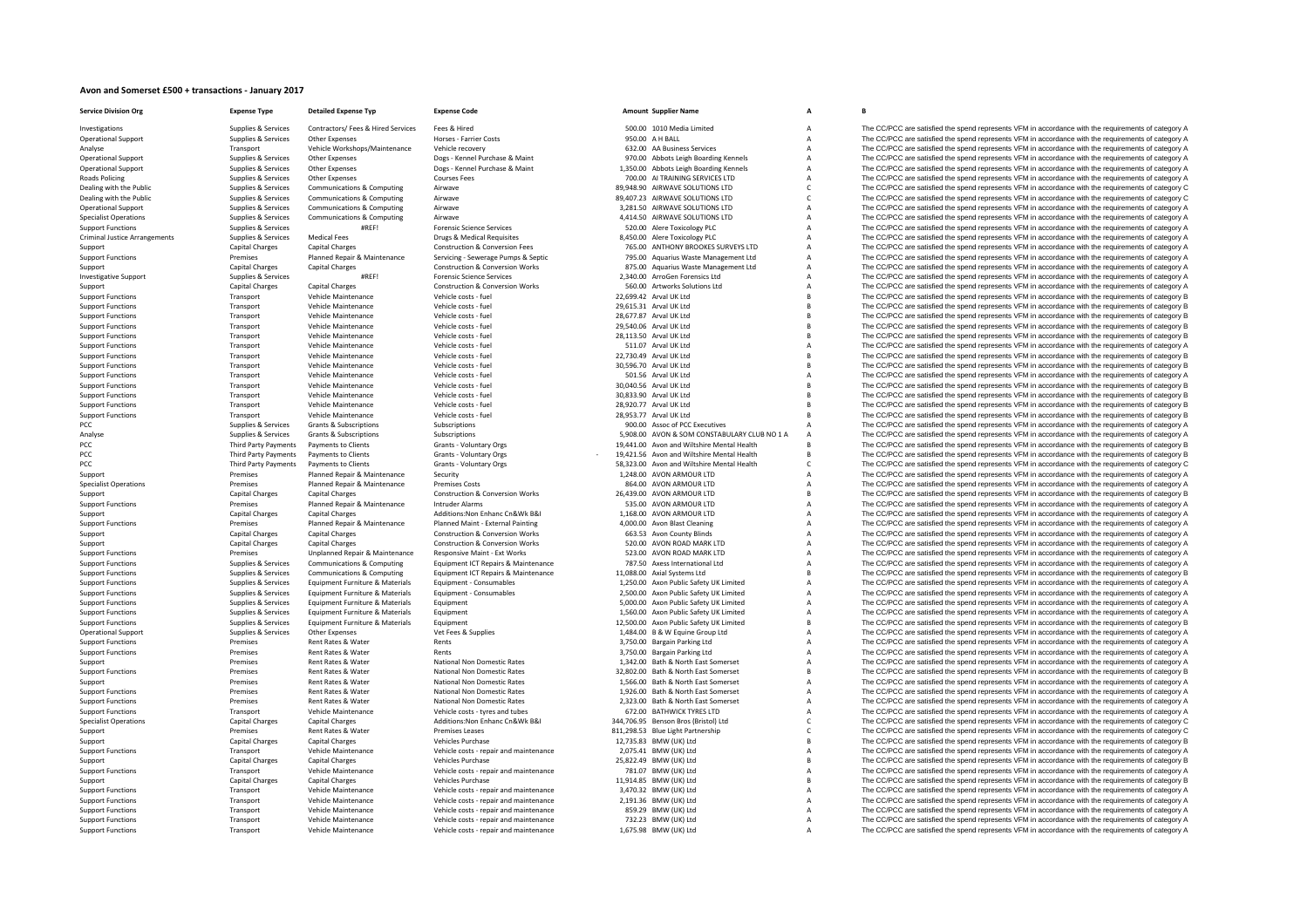|                                         | Transport                                     | Vehicle Maintenance                         | Vehicle costs - repair and maintenance    | 3,650.34 BMW (UK) Ltd                                        |                | The CC/PCC are satisfied the spend represents VFM in accordance with the requirements of category A                                                                                                        |
|-----------------------------------------|-----------------------------------------------|---------------------------------------------|-------------------------------------------|--------------------------------------------------------------|----------------|------------------------------------------------------------------------------------------------------------------------------------------------------------------------------------------------------------|
| <b>Support Functions</b>                | Supplies & Services                           | Equipment Furniture & Materials             | <b>Equipment Operational</b>              | 728.09 BOC LTD                                               |                | The CC/PCC are satisfied the spend represents VFM in accordance with the requirements of category A                                                                                                        |
|                                         |                                               |                                             |                                           |                                                              |                |                                                                                                                                                                                                            |
| <b>Support Functions</b>                | Premises                                      | Unplanned Repair & Maintenance              | Vandalism - Forced Entry                  | 2,152.00 Boing Rapid Secure Ltd                              |                | The CC/PCC are satisfied the spend represents VFM in accordance with the requirements of category A                                                                                                        |
| <b>Support Functions</b>                | Premises                                      | Unplanned Repair & Maintenance              | Vandalism - Forced Entry                  | 1,752.30 Boing Rapid Secure Ltd                              |                | The CC/PCC are satisfied the spend represents VFM in accordance with the requirements of category A                                                                                                        |
| <b>Specialist Operations</b>            | Supplies & Services                           | <b>Communications &amp; Computing</b>       | <b>Telephone Calls</b>                    | 839.24 Bristol Airport                                       |                | The CC/PCC are satisfied the spend represents VFM in accordance with the requirements of category A                                                                                                        |
|                                         | Premises                                      | Rent Rates & Water                          | National Non Domestic Rates               | 23,980.00 Bristol City Council                               |                | The CC/PCC are satisfied the spend represents VFM in accordance with the requirements of category B                                                                                                        |
| <b>Support Functions</b>                |                                               |                                             |                                           |                                                              |                |                                                                                                                                                                                                            |
| <b>Support Functions</b>                | Premises                                      | Rent Rates & Water                          | National Non Domestic Rates               | 3,628.00 Bristol City Council                                |                | The CC/PCC are satisfied the spend represents VFM in accordance with the requirements of category A                                                                                                        |
| <b>Support Functions</b>                | Premises                                      | Rent Rates & Water                          | National Non Domestic Rates               | 7,455.00 Bristol City Council                                |                | The CC/PCC are satisfied the spend represents VFM in accordance with the requirements of category A                                                                                                        |
| <b>Support Functions</b>                | Premises                                      | Rent Rates & Water                          | National Non Domestic Rates               | 1,093.00 Bristol City Council                                |                | The CC/PCC are satisfied the spend represents VFM in accordance with the requirements of category A                                                                                                        |
|                                         |                                               |                                             |                                           |                                                              |                |                                                                                                                                                                                                            |
| <b>Support Functions</b>                | Premises                                      | Rent Rates & Water                          | National Non Domestic Rates               | 8,648.00 Bristol City Council                                |                | The CC/PCC are satisfied the spend represents VFM in accordance with the requirements of category A                                                                                                        |
| <b>Support Functions</b>                | Premises                                      | Rent Rates & Water                          | National Non Domestic Rates               | 1,826.00 Bristol City Council                                |                | The CC/PCC are satisfied the spend represents VFM in accordance with the requirements of category A                                                                                                        |
| <b>Support Functions</b>                | Premises                                      | Rent Rates & Water                          | National Non Domestic Rates               | 653.00 Bristol City Council                                  |                | The CC/PCC are satisfied the spend represents VFM in accordance with the requirements of category A                                                                                                        |
|                                         |                                               |                                             |                                           |                                                              |                |                                                                                                                                                                                                            |
| <b>Support Functions</b>                | Premises                                      | Rent Rates & Water                          | National Non Domestic Rates               | 969.00 Bristol City Council                                  |                | The CC/PCC are satisfied the spend represents VFM in accordance with the requirements of category A                                                                                                        |
| <b>Support Functions</b>                | Premises                                      | Rent Rates & Water                          | National Non Domestic Rates               | 5,467.00 Bristol City Council                                |                | The CC/PCC are satisfied the spend represents VFM in accordance with the requirements of category A                                                                                                        |
| Support                                 | Premises                                      | Rent Rates & Water                          | National Non Domestic Rates               | 26,590.00 Bristol City Council                               |                | The CC/PCC are satisfied the spend represents VFM in accordance with the requirements of category B                                                                                                        |
|                                         | Supplies & Services                           |                                             | Fees & Hired                              | 6,767.01 Bristol Diocesan Board of Finance L                 |                | The CC/PCC are satisfied the spend represents VFM in accordance with the requirements of category A                                                                                                        |
| <b>Support Functions</b>                |                                               | Contractors/ Fees & Hired Services          |                                           |                                                              |                |                                                                                                                                                                                                            |
| <b>Support Functions</b>                | Premises                                      | Rent Rates & Water                          | Hire of Accommodation                     | 2,286.00 BRISTOL MARRIOTT ROYAL HOTEL                        |                | The CC/PCC are satisfied the spend represents VFM in accordance with the requirements of category A                                                                                                        |
| <b>Support Functions</b>                | Premises                                      | Rent Rates & Water                          | Water Charges/Sewerages                   | 5,009.11 Bristol Wessex Billing Service Ltd                  | $\overline{A}$ | The CC/PCC are satisfied the spend represents VFM in accordance with the requirements of category A                                                                                                        |
| <b>Support Functions</b>                | Premises                                      | Rent Rates & Water                          | Water Charges/Sewerages                   | 2,726.63 Bristol Wessex Billing Service Ltd                  | $\overline{A}$ | The CC/PCC are satisfied the spend represents VFM in accordance with the requirements of category A                                                                                                        |
|                                         |                                               |                                             |                                           |                                                              |                |                                                                                                                                                                                                            |
| <b>Support Functions</b>                | Premises                                      | Rent Rates & Water                          | Water Charges/Sewerages                   | 640.12 Bristol Wessex Billing Service Ltd                    | A              | The CC/PCC are satisfied the spend represents VFM in accordance with the requirements of category A                                                                                                        |
| Support                                 | Premises                                      | Rent Rates & Water                          | Water Charges/Sewerages                   | 625.02 Bristol Wessex Billing Service Ltd                    | A              | The CC/PCC are satisfied the spend represents VFM in accordance with the requirements of category A                                                                                                        |
| <b>Support Functions</b>                | Premises                                      | Rent Rates & Water                          | Water Charges/Sewerages                   | 964.18 Bristol Wessex Billing Service Ltd                    | $\overline{A}$ | The CC/PCC are satisfied the spend represents VFM in accordance with the requirements of category A                                                                                                        |
| <b>Support Functions</b>                | Premises                                      | Rent Rates & Water                          | Water Charges/Sewerages                   | 2,843.27 Bristol Wessex Billing Service Ltd                  | A              | The CC/PCC are satisfied the spend represents VFM in accordance with the requirements of category A                                                                                                        |
|                                         |                                               |                                             |                                           |                                                              |                |                                                                                                                                                                                                            |
| <b>Support Functions</b>                | Premises                                      | Rent Rates & Water                          | Water Charges/Sewerages                   | 1,234.32 Bristol Wessex Billing Service Ltd                  | $\overline{A}$ | The CC/PCC are satisfied the spend represents VFM in accordance with the requirements of category A                                                                                                        |
| <b>Support Functions</b>                | Premises                                      | Rent Rates & Water                          | Water Charges/Sewerages                   | 1,174.88 Bristol Wessex Billing Service Ltd                  | A              | The CC/PCC are satisfied the spend represents VFM in accordance with the requirements of category A                                                                                                        |
| <b>Support Functions</b>                | Premises                                      | <b>Energy Costs</b>                         | Electricity                               | 2,131.23 British Gas Business (Electric)                     | A              | The CC/PCC are satisfied the spend represents VFM in accordance with the requirements of category A                                                                                                        |
|                                         |                                               |                                             |                                           |                                                              |                |                                                                                                                                                                                                            |
| <b>Support Functions</b>                | Premises                                      | <b>Energy Costs</b>                         | Electricity                               | 2,992.77 British Gas Business (Electric)                     |                | The CC/PCC are satisfied the spend represents VFM in accordance with the requirements of category A                                                                                                        |
| <b>Support Functions</b>                | Premises                                      | <b>Energy Costs</b>                         | Electricity                               | 3,148.18 British Gas Business (Electric)                     |                | The CC/PCC are satisfied the spend represents VFM in accordance with the requirements of category A                                                                                                        |
| <b>Support Functions</b>                | Premises                                      | <b>Energy Costs</b>                         | Electricity                               | 761.59 British Gas Business (Electric)                       |                | The CC/PCC are satisfied the spend represents VFM in accordance with the requirements of category A                                                                                                        |
|                                         |                                               |                                             |                                           |                                                              |                |                                                                                                                                                                                                            |
| <b>Support Functions</b>                | Premises                                      | <b>Energy Costs</b>                         | Electricity                               | 2,145.09 British Gas Business (Electric)                     |                | The CC/PCC are satisfied the spend represents VFM in accordance with the requirements of category A                                                                                                        |
| <b>Support Functions</b>                | Premises                                      | <b>Energy Costs</b>                         | Electricity                               | 3,379.58 British Gas Business (Electric)                     |                | The CC/PCC are satisfied the spend represents VFM in accordance with the requirements of category A                                                                                                        |
| <b>Support Functions</b>                | Premises                                      | <b>Energy Costs</b>                         | Electricity                               | 668.11 British Gas Business (Electric)                       |                | The CC/PCC are satisfied the spend represents VFM in accordance with the requirements of category A                                                                                                        |
|                                         | Premises                                      |                                             |                                           |                                                              |                | The CC/PCC are satisfied the spend represents VFM in accordance with the requirements of category A                                                                                                        |
| <b>Support Functions</b>                |                                               | <b>Energy Costs</b>                         | Electricity                               | 638.06 British Gas Business (Electric)                       |                |                                                                                                                                                                                                            |
| <b>Support Functions</b>                | Premises                                      | <b>Energy Costs</b>                         | Electricity                               | 585.58 British Gas Business (Electric)                       |                | The CC/PCC are satisfied the spend represents VFM in accordance with the requirements of category A                                                                                                        |
| <b>Support Functions</b>                | Premises                                      | <b>Energy Costs</b>                         | Electricity                               | 604.37 British Gas Business (Electric)                       |                | The CC/PCC are satisfied the spend represents VFM in accordance with the requirements of category A                                                                                                        |
| <b>Support Functions</b>                | Premises                                      | <b>Energy Costs</b>                         | Electricity                               | 857.62 British Gas Business (Electric)                       |                | The CC/PCC are satisfied the spend represents VFM in accordance with the requirements of category A                                                                                                        |
|                                         |                                               |                                             |                                           |                                                              |                |                                                                                                                                                                                                            |
|                                         | Premises                                      |                                             | Electricity                               |                                                              |                |                                                                                                                                                                                                            |
| <b>Support Functions</b>                |                                               | <b>Energy Costs</b>                         |                                           | 529.15 British Gas Business (Electric)                       |                | The CC/PCC are satisfied the spend represents VFM in accordance with the requirements of category A                                                                                                        |
| <b>Support Functions</b>                | Premises                                      | <b>Energy Costs</b>                         | Electricity                               | 2.284.10 British Gas Business (Electric)                     |                | The CC/PCC are satisfied the spend represents VFM in accordance with the requirements of category A                                                                                                        |
|                                         |                                               |                                             |                                           |                                                              |                |                                                                                                                                                                                                            |
| <b>Specialist Operations</b>            | Premises                                      | <b>Energy Costs</b>                         | Electricity                               | 3.076.92 British Gas Business (Electric)                     |                | The CC/PCC are satisfied the spend represents VFM in accordance with the requirements of category A                                                                                                        |
| <b>Support Functions</b>                | Premises                                      | <b>Energy Costs</b>                         | Electricity                               | 658.73 British Gas Business (Electric)                       |                | The CC/PCC are satisfied the spend represents VFM in accordance with the requirements of category A                                                                                                        |
| <b>Support Functions</b>                | Premises                                      | <b>Energy Costs</b>                         | Electricity                               | 645.81 British Gas Business (Electric)                       |                | The CC/PCC are satisfied the spend represents VFM in accordance with the requirements of category A                                                                                                        |
| <b>Support Functions</b>                | Premises                                      |                                             |                                           | 2.121.78 British Gas Business (Electric)                     |                |                                                                                                                                                                                                            |
|                                         |                                               | <b>Energy Costs</b>                         | Electricity                               |                                                              |                | The CC/PCC are satisfied the spend represents VFM in accordance with the requirements of category A                                                                                                        |
| Support                                 | Supplies & Services                           | Communications & Computing                  | Foujoment ICT                             | 1.912.68 BRITISH TELECOMMUNICATIONS PLC                      |                | The CC/PCC are satisfied the spend represents VFM in accordance with the requirements of category A                                                                                                        |
| Support                                 | Supplies & Services                           | Communications & Computing                  | Equipment ICT                             | 2,157.68 BRITISH TELECOMMUNICATIONS PLC                      |                | The CC/PCC are satisfied the spend represents VFM in accordance with the requirements of category A                                                                                                        |
| <b>Support Functions</b>                | Supplies & Services                           | Contractors/ Fees & Hired Services          | Professional Fees                         | 2,250.00 Buro Happold Ltd                                    |                | The CC/PCC are satisfied the spend represents VFM in accordance with the requirements of category A                                                                                                        |
|                                         |                                               |                                             |                                           |                                                              |                |                                                                                                                                                                                                            |
| <b>Support Functions</b>                | Transport                                     | Vehicle Maintenance                         | Vehicle costs - tyres and tubes           | 713.30 CABOT TYRE SERVICE LTD                                |                | The CC/PCC are satisfied the spend represents VFM in accordance with the requirements of category A                                                                                                        |
| <b>Support Functions</b>                | Supplies & Services                           | Communications & Computing                  | Equipment ICT Repairs & Maintenance       | 2,104.00 Capita Secure Information Solutions                 |                | The CC/PCC are satisfied the spend represents VFM in accordance with the requirements of category A                                                                                                        |
| <b>Support Functions</b>                | <b>Supplies &amp; Services</b>                | Communications & Computing                  | Equipment ICT Repairs & Maintenance       | 55,994.00 Capita Secure Information Solutions                |                | The CC/PCC are satisfied the spend represents VFM in accordance with the requirements of category C                                                                                                        |
| <b>Support Functions</b>                |                                               |                                             |                                           |                                                              |                |                                                                                                                                                                                                            |
|                                         | <b>Supplies &amp; Services</b>                | Communications & Computing                  | Equipment ICT Repairs & Maintenance       | 515.48 Capita Secure Information Solutions                   |                | The CC/PCC are satisfied the spend represents VFM in accordance with the requirements of category A                                                                                                        |
| <b>Support Functions</b>                | Supplies & Services                           | <b>Communications &amp; Computing</b>       | Equipment ICT Repairs & Maintenance       | 22,321.25 Capita Secure Information Solutions                |                | The CC/PCC are satisfied the spend represents VFM in accordance with the requirements of category B                                                                                                        |
| <b>Support Functions</b>                | Supplies & Services                           | <b>Communications &amp; Computing</b>       | Equipment ICT Repairs & Maintenance       | 1,281.00 Capita Secure Information Solutions                 |                | The CC/PCC are satisfied the spend represents VFM in accordance with the requirements of category A                                                                                                        |
| <b>Support Functions</b>                | Supplies & Services                           | <b>Communications &amp; Computing</b>       | Equipment ICT Repairs & Maintenance       | 3,000.00 Capita Secure Information Solutions                 |                | The CC/PCC are satisfied the spend represents VFM in accordance with the requirements of category A                                                                                                        |
|                                         |                                               |                                             |                                           |                                                              |                |                                                                                                                                                                                                            |
| Roads Policing                          | Supplies & Services                           | Equipment Furniture & Materials             | Equipment - Consumables                   | 800.00 Cardiac Science Holdings (UK) Ltd                     |                | The CC/PCC are satisfied the spend represents VFM in accordance with the requirements of category A                                                                                                        |
| <b>Support Functions</b>                | Supplies & Services                           | Equipment Furniture & Materials             | Equipment - Consumables                   | 1,560.00 Cardiac Science Holdings (UK) Ltd                   |                | The CC/PCC are satisfied the spend represents VFM in accordance with the requirements of category A                                                                                                        |
| <b>Support Functions</b>                | Transport                                     | Vehicle Maintenance                         | Vehicle costs - repair and maintenance    | 813.36 CASTROL (UK) LTD                                      |                | The CC/PCC are satisfied the spend represents VFM in accordance with the requirements of category A                                                                                                        |
| Support                                 | Supplies & Services                           | <b>Communications &amp; Computing</b>       | Equipment ICT Software                    | 875.00 CDW Limited                                           |                | The CC/PCC are satisfied the spend represents VFM in accordance with the requirements of category A                                                                                                        |
|                                         |                                               |                                             |                                           |                                                              |                |                                                                                                                                                                                                            |
| Support                                 | Supplies & Services                           | Communications & Computing                  | Equipment ICT Software                    | 1.312.50 CDW Limited                                         |                | The CC/PCC are satisfied the spend represents VFM in accordance with the requirements of category A                                                                                                        |
| Support                                 | Supplies & Services                           | Communications & Computing                  | Equipment ICT Software                    | 3.500.00 CDW Limited                                         |                | The CC/PCC are satisfied the spend represents VFM in accordance with the requirements of category A                                                                                                        |
|                                         |                                               | <b>Communications &amp; Computing</b>       | Equipment ICT Software                    | 875.00 CDW Limited                                           |                | The CC/PCC are satisfied the spend represents VFM in accordance with the requirements of category A                                                                                                        |
| Support                                 | Supplies & Services                           |                                             |                                           |                                                              |                |                                                                                                                                                                                                            |
| Support                                 | Supplies & Services                           | <b>Communications &amp; Computing</b>       | Equipment ICT Software                    | 1,312.50 CDW Limited                                         |                | The CC/PCC are satisfied the spend represents VFM in accordance with the requirements of category A                                                                                                        |
| Support                                 | Supplies & Services                           | Communications & Computing                  | Equipment ICT Software                    | 2,500.00 CDW Limited                                         |                | The CC/PCC are satisfied the spend represents VFM in accordance with the requirements of category A                                                                                                        |
| <b>Support Functions</b>                | Transport                                     | Vehicle Maintenance                         | Vehicle costs - fuel                      | 4,365.53 Certas Energy UK Ltd T/A Pace Fuelc                 |                | The CC/PCC are satisfied the spend represents VFM in accordance with the requirements of category A                                                                                                        |
| <b>Support Functions</b>                | Transport                                     | Vehicle Maintenance                         | Vehicle costs - fuel                      | 4,034.40 Certas Energy UK Ltd T/A Pace Fuelc                 |                | The CC/PCC are satisfied the spend represents VFM in accordance with the requirements of category A                                                                                                        |
|                                         |                                               |                                             |                                           |                                                              |                |                                                                                                                                                                                                            |
| <b>Support Functions</b>                | Transport                                     | Vehicle Workshops/Maintenance               | <b>Vehicle Materials</b>                  | 1,069.25 Chubb Electronic Security Ltd                       |                | The CC/PCC are satisfied the spend represents VFM in accordance with the requirements of category A                                                                                                        |
| <b>Support Functions</b>                | Transport                                     | Vehicle Maintenance                         | Vehicle costs - repair and maintenance    | 828.95 City West Commercials Ltd                             |                | The CC/PCC are satisfied the spend represents VFM in accordance with the requirements of category A                                                                                                        |
|                                         |                                               | Vehicle Maintenance                         |                                           |                                                              |                |                                                                                                                                                                                                            |
| <b>Support Functions</b>                | Transport                                     |                                             | Vehicle costs - repair and maintenance    | 685.94 City West Commercials Ltd                             |                | The CC/PCC are satisfied the spend represents VFM in accordance with the requirements of category A                                                                                                        |
| <b>Support Functions</b>                | Transport                                     | Vehicle Maintenance                         | Vehicle costs - repair and maintenance    | 1,297.50 City West Commercials Ltd                           |                | The CC/PCC are satisfied the spend represents VFM in accordance with the requirements of category A                                                                                                        |
| Support                                 | Capital Charges                               | Capital Charges                             | <b>Construction &amp; Conversion Fees</b> | 9,800.00 Claremont Group Interiors Limited                   |                | The CC/PCC are satisfied the spend represents VFM in accordance with the requirements of category A                                                                                                        |
| <b>Support Functions</b>                | Transport                                     | Vehicle Maintenance                         | Vehicle costs - repair and maintenance    | 1.418.00 Cleartone Telecoms Ltd                              |                | The CC/PCC are satisfied the spend represents VFM in accordance with the requirements of category A                                                                                                        |
|                                         |                                               |                                             |                                           |                                                              |                |                                                                                                                                                                                                            |
| Support                                 | <b>Capital Charges</b>                        | Capital Charges                             | Other Plant & Equipment                   | 6,476.00 Cleartone Telecoms Ltd                              |                | The CC/PCC are satisfied the spend represents VFM in accordance with the requirements of category A                                                                                                        |
| Support                                 | <b>Capital Charges</b>                        | Capital Charges                             | Other Plant & Equipment                   | 880.00 Cleartone Telecoms Ltd                                |                | The CC/PCC are satisfied the spend represents VFM in accordance with the requirements of category A                                                                                                        |
| Support                                 | Capital Charges                               | Capital Charges                             | Other Plant & Equipment                   | 875.00 Cleartone Telecoms Ltd                                |                | The CC/PCC are satisfied the spend represents VFM in accordance with the requirements of category A                                                                                                        |
|                                         |                                               |                                             |                                           |                                                              |                |                                                                                                                                                                                                            |
| Support                                 | Capital Charges                               | Capital Charges                             | Other Plant & Equipment                   | 8,208.00 Cleartone Telecoms Ltd                              |                | The CC/PCC are satisfied the spend represents VFM in accordance with the requirements of category A                                                                                                        |
| Support                                 | <b>Capital Charges</b>                        | <b>Capital Charges</b>                      | Other Plant & Equipment                   | 680.00 Cleartone Telecoms Ltd                                |                | The CC/PCC are satisfied the spend represents VFM in accordance with the requirements of category A                                                                                                        |
| Support<br><b>Specialist Operations</b> | <b>Capital Charges</b><br>Supplies & Services | Capital Charges<br>Subsistence & Conference | Other Plant & Equipment<br>Accommodation  | 6,476.00 Cleartone Telecoms Ltd<br>1.327.50 Click Travel Ltd |                | The CC/PCC are satisfied the spend represents VFM in accordance with the requirements of category A<br>The CC/PCC are satisfied the spend represents VFM in accordance with the requirements of category A |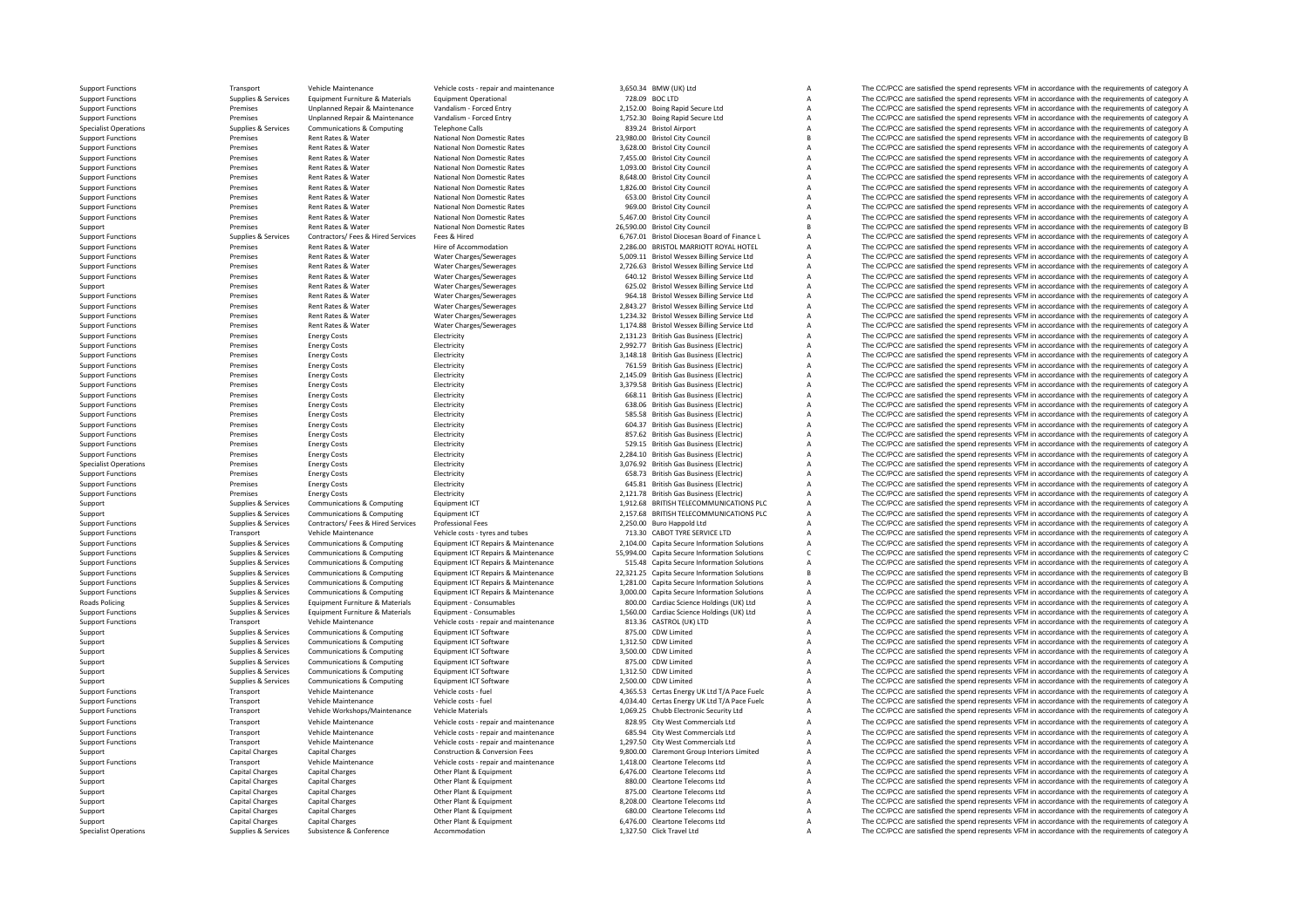Criminal Justice

Specialist Operations Specialist Operations Employees Indirect Employee Expenses Training - Student Subsistence 500.00 Click Travel Ltd A The CC/PCC are satisfied the spend represents VFM in accordance with the requirement Investigative Support Support Supplies & Subsistence Subsistence Accommodation Accommodation 622.50 Click Travel Ltd A The CC/PCC are satisfied the spend represents VFM in accordance with the requirements of category A Sup Substitute of the COPCC are satisfied the spend represents VFM in accordance with the requirements of category<br>Transport and the commodation and the commodation and the commodation of the commodation and the commodation an Support Functions Transport Vehicle Maintenance Vehicle costs - repair and maintenance 2,073.54 Clifford Thames Limited A The CC/PCC are satisfied the spend represents VFM in accordance with the requirements of category A Support Functions Transport Vehicle Maintenance Vehicle costs - repair and maintenance 720.86 Clifford Thames Limited A The CC/PCC are satisfied the spend represents VFM in accordance with the requirements of category A Investigations Supplies A Supplies & Services Other Expenses Courses Fees Courses Fees 1,326.00 College of Policing A The CC/PCC are satisfied the spend represents VFM in accordance with the requirements of category A Supp Support Functions Supplies & Services Other Expenses Courses Fees 2,000.00 College of Policing A The CC/PCC are satisfied the spend represents VFM in accordance with the requirements of category A Support Support Support Support Other Expenses Courses Fees 2,830.00 College of Policing A The CC/PCC are satisfied the spend represents VFM in accordance with the requirements of category A Support Supplies & Services Other Expenses Courses Fees Courses Courses Courses Courses Courses Courses Courses Courses Courses Courses A The CC/PCC are satisfied the spend represents VFM in accordance with the requirement Support Supplies Supplies & Services Other Expenses Courses Fees Courses Fees 2,830.00 College of Policing A The CC/PCC are satisfied the spend represents VFM in accordance with the requirements of category A Support Suppo Support Support Support Other Expenses Courses Fees Courses Fees 2,820.00 College of Policing A The CC/PCC are satisfied the spend represents VFM in accordance with the requirements of category A Investigations Supplies Supplies & Subsistence Accommodation Accommodation and the COLLEGE of Policing a The CC/PCC are satisfied the spend represents VFM in accordance with the requirements of category A Courses Conferenc The CC/PCC are satisfied the spend represents VFM in accordance with the requirements of category A Investigations Supplies & Services Other Expenses Courses Fees 1,326.00 College of Policing A The CC/PCC are satisfied the spend represents VFM in accordance with the requirements of category A Supplies & Services Other Ex Specialist Operational The CC/PCC are satisfied the spend represents VFM in accordance with the requirements of category B The CC/PCC are satisfied the spend represents VFM in accordance with the requirements of category B Support Functions Premises Planned Repair & Maintenance Estates Costs 1,048.80 Commercial Transfer Limited A The CC/PCC are satisfied the spend represents VFM in accordance with the requirements of category A Support Funct Support Functions Premises A The CC/PCC are satisfied the spend represents VFM in accordance with the requirements of category A The CC/PCC are satisfied the spend represents VFM in accordance with the requirements of cate Support Functions Premises Waste Disposal – Premises Waste Disposal – Premises Waste Disposal – Premises Waste Disposal – Premises 1,137.00 Commercial Transfer Limited A The CC/PCC are satisfied the spend represents VFM in Support Capital Charges Capital Charges Capital Charges Capital Charges Other Plant & Commercial Charges Other Plant & The CC/PCC are satisfied the spend represents VFM in accordance with the requirements of category A The Specialist Operations Specialist Operations Premises Planned Repair & Maintenance Premises Costs Premises Costs Costs 1,260.00 Commercial Transfer Limited A The CC/PCC are satisfied the spend represents VFM in accordance w Support Functions Premises Planned Repair & Maintenance Estates Costs 828.00 Commercial Transfer Limited A The CC/PCC are satisfied the spend represents VFM in accordance with the requirements of category A Support Functio Premises Waste Disposal – Premises Waste Disposal – Premises 649.64 Commercial Transfer Limited A The CC/PCC are satisfied the spend represents VFM in accordance with the requirements of category A Construction & Conversio Support Capital Charges Capital Charges Capital Charges Construction & Conversion Works 705.40 Commercial Transfer Limited A The CC/PCC are satisfied the spend represents VFM in accordance with the requirements of category Support Functions Supplies & Services Other Expenses Courses Fees 599.60 Confederation of British Metalformi A The CC/PCC are satisfied the spend represents VFM in accordance with the requirements of category A Support Fun Arrangements of category A The CC/PCC are satisfied the spend represents VFM in accordance with the requirements of category A The CC/PCC are satisfied the spend represents VFM in accordance with the requirements of catego Support Functions Premises Energy Costs Gas Gas Casts Gas 1,027.11 CORONA ENERGY RETAIL 4 LTD A The CC/PCC are satisfied the spend represents VFM in accordance with the requirements of category A Satisfied the spend repres SP CORONA ENERGY RETAIL 4 LTD A The CC/PCC are satisfied the spend represents VFM in accordance with the requirements of category A<br>A The CC/PCC are satisfied the spend represents VFM in accordance with the requirements of Support Functions Premises Energy Costs Gas Gas CORONA ENERGY RETAIL 4LTD A The CC/PCC are satisfied the spend represents VFM in accordance with the requirements of category A<br>Support Functions Premises Functions Functions Support Functions Premises Coronal ENERGY RETAIL 4 LTD A The CC/PCC are satisfied the spend represents VFM in accordance with the requirements of category A Gas 2,104.05 CORONA ENERGY RETAIL 4 LTD A The CC/PCC are satisfie Support Functions Premises Energy Costs Gas Gas Service Control Control Control Control Control Control Control Control Control Control Control Control Control Control Control Control Control Control Control Control Contro Support Functions Premises Constructions Constructions A The CC/PCC are satisfied the spend represents VFM in accordance with the requirements of category A<br>The CC/PCC are satisfied the spend represents VFM in accordance w Support Functions Premises Energy Costs Gas Gas Casts Content Content Content Content Costs Category A The CC/PCC are satisfied the spend represents VFM in accordance with the requirements of category A Support Functions a Support Functions Premises Functions Energy Costs Gas Gas Category A The COPCC are satisfied the spend represents VFM in accordance with the requirements of category A Support Functions Premises Energy Costs Gas Gas 1,674.91 CORONA ENERGY RETAIL 4 LTD A The CC/PCC are satisfied the spend represents VFM in accordance with the requirements of category A<br>The Support Functions Secure Premise Support Functions Functions Cas Gas Communications Premises The CONSTANT CONTAIL A The CONSTANT CONTAIL AREGIST RETAIL AREGIST A The CONSTANT CONSTANT A The CONSTANT AREGIST AREGIST CONSTANT A THE CONSTANT CONSTANT A The C Support Premises Energy Costs Gas Gas Casts Gas 1,384.02 CORONA ENERGY RETAIL 4 LTD A The CC/PCC are satisfied the spend represents VFM in accordance with the requirements of category A Support Functions and the requiremen Support Functions Premises Energy Costs Gas Gas Support Control Control of the Support Functions Control and the Support of the Support of the Support of the Support of the Support of the Support of the Support of the Supp Support Functions Functions Premises Energy Costs Gas Gas Functions Gas CORONA ENERGY RETAIL 4 LTD A The CC/PCC are satisfied the spend represents VFM in accordance with the requirements of category A Support Functions Premises Energy Costs Gas Gas 738.50 CORONA ENERGY RETAIL 4 LTD A The CC/PCC are satisfied the spend represents VFM in accordance with the requirements of category A Support Functions Premises Energy Cost Support Functions Premises Energy Costs Gas Gas Bases Content Content Content RETAIL 4 LTD A The CC/PCC are satisfied the spend represents VFM in accordance with the requirements of category A Support Functions Supplies & Subsistence Subsistence Accommodation Accommodation 771.24 Corporate Support HQ Imprest A The CC/PCC are satisfied the spend represents VFM in accordance with the requirements of category A Support Functions Support Functions Support Functions Support Functions of the Services Courses Fees Courses Fees Courses Fees Courses A The CC/PCC are satisfied the spend represents VFM in accordance with the requirements Support Functions Support Functions Support Courses Courses Courses Courses Courses Courses Courses Courses Courses Courses Courses Courses and COVID-Corporate Support HO Imprest A The CC/PCC are category and represents VF Support Functions Transport Vehicle Maintenance Vehicle costs - licences Vehicle costs - licences 3,225.00 Corporate Support HQ Imprest A The CC/PCC are satisfied the spend represents VFM in accordance with the requirement Support Support Support Support Support Support Support Support Support Conference Conference Conference Conference Conference Conference Conference Conference Conference Conference Conference Conference Conference Confere Conference Meeting Expenses and the conference of Conference Conference Conference Conference Conference Conference Conference Conference Conference Conference Conference Conference Conference Conference and the consumed a Support Functions Transport Vehicle Hire Hired Vehicle Costs 2,557.50 COUNTY CARS A The CC/PCC are satisfied the spend represents VFM in accordance with the requirements of category A Support Functions Premises Energy Costs Wood Pellets Wood Pellets 2,641.20 CPL Distribution Ltd A The CC/PCC are satisfied the spend represents VFM in accordance with the requirements of category A Operational Support Supplies & Services Other Expenses Dogs ‐ Food Dogs ‐ Food 963.52 Crown Petfoods Ltd A The CC/PCC are satisfied the spend represents VFM in accordance with the requirements of category A Dogs ‐ Food Dog Operational Supplies Alexander Crown Support Support Support The CLIPC are satisfied the spend represents VFM in accordance with the requirements of category A Capital Charges Capital Charges Dogs - Food A The CLIPCC are s Support Capital Charges Capital Charges Additions:Non Enhanc Cn&Wk B&I 2,385.00 CSJ PLANNING CONSULTANTS LTD A The CC/PCC are satisfied the spend represents VFM in accordance with the requirements of category A Support Fun The CC/PCC are satisfied the spend represents VFM in accordance with the requirements of category A Support Functions Supplies & Services Contractors/ Fees & Hired Services Fees & Hired Services Fees & Hired 664.58 CYCLESCHEME LTD A The CC/PCC are satisfied the spend represents VFM in accordance with the requirements of Support Functions Support Functions A The CO/PCC are satisfied the spend represents VFM in accordance with the requirements of category A The CO/PCC are satisfied the spend represents VFM in accordance with the requirement company of the COVID-C are added to the COVID-C are added to the COVID-C are added the spend represents VFM in accordance with the requirements of category A<br>Support Functions Supplies & Services Contractors/ Fees & Hired The CC/PCC are satisfied the spend represents VFM in accordance with the requirements of category A Analyse Supplies Services Equipment Furniture & Materials Equipment 2, 200.00 D.tec International Limited A The CC/PCC are satisfied the spend represents VFM in accordance with the requirements of category A Services For a Support Functions Transport Vehicle Maintenance Vehicle costs requirements and maintenance 1,059.50 Darwin Diesels Ltd A The CC/PCC are satisfied the spend represents VFM in accordance with the requirements of category A Support Functions Transport Vehicle Maintenance Vehicle costs - repair and maintenance 762.68 Darwin Diesels Ltd A The CC/PCC are satisfied the spend represents VFM in accordance with the requirements of category A S37.00 Support Capital Charges Capital Charges Capital Charges ICT Equipment Purchase 837.00 Data Pro Base 837.00 Data Pro A The CC/PCC are satisfied the spend represents VFM in accordance with the requirements of category A Cate Support Capital Charges Capital Charges ICT Equipment Purchase 566.00 Data Pro A The CC/PCC are satisfied the spend represents VFM in accordance with the requirements of category A Capital Charges Capital Charges Capital C Support Capital Charges Capital Charges ICT Equipment Purchase 1,652.00 Data Pro A The CC/PCC are satisfied the spend represents VFM in accordance with the requirements of category A Operational Support Supplies Agencies Other Expenses Horses Forage Horses Forage 1,405.20 DC SMITH A The CC/PCC are satisfied the spend represents VFM in accordance with the requirements of category A Support Support Suppo Support Supplies & Services Equipment Furniture & Materials Equipment Current 1,866.66 Decision Logic Ltd A The CC/PCC are satisfied the spend represents VFM in accordance with the requirements of category A Support Functions Supplies & Services Equipment Furniture & Materials Equipment Current Current Common Category A Support Functions A The CC/PCC are satisfied the spend represents VFM in accordance with the requirements of The CC/PCC are satisfied the spend represents VFM in accordance with the requirements of category A Support Functions Supplies & Services Equipment Funiture & Materials Equipment Equipment Support Functions and the CC/PCC are satisfied the spend represents VFM in accordance with the requirements of category A Support Fun Support Supplies & Services Equipment Furniture & Materials Equipment Support Equipment Support Support Support Support Support Support Support Support Category A The CC/PCC are satisfied the spend represents VFM in accord Support Capital Charges Capital Charges Capital Charges Construction & Conversion Fees 1,968.75 Dickson Powell Partnership A The CC/PCC are satisfied the spend represents VFM in accordance with the requirements of category Support Functions: Capital Charges Capital Charges Additions:Non Enhancing Fees 4,523.75 Dickson Powell Partnership A The CC/PCC are satisfied the spend represents VFM in accordance with the requirements of category A Supp Supplies Supplies & Services Contractors/Fees & Hired Services Professional Fees Contractors Professional Fees<br>
Contraction & Contraction & Contraction & Contraction & Contraction & Conversion Fees 3.930.00 Dickson Powell Capital Charges Capital Charges Capital Charges Capital Charges Construction & Conversion Fees 3,930.00 Dickson Powell Partnership A The CC/PCC are satisfied the spend represents VFM in accordance with the requirements of Support Functions Supplies & Supplies & Services Communications & Computing Equipment ICT Software 6,100.00 Digital Energy Limited A The CC/PCC are satisfied the spend represents VFM in accordance with the requirements of Supplies & Services Communications & Computing Equipment ICT Software COMPONE - 1,112.00 Digital Energy Limited A The CC/PCC are satisfied the spend represents VFM in accordance with the requirements of category A<br>Cupplies Investigative Support Support Supplies & Services Medical Fees Pathologists reports Pathologists reports 2,560.00 Dr A J Jeffery A The CC/PCC are satisfied the spend represents VFM in accordance with the requirements of ca The CC/PCC are satisfied the spend represents VFM in accordance with the requirements of category A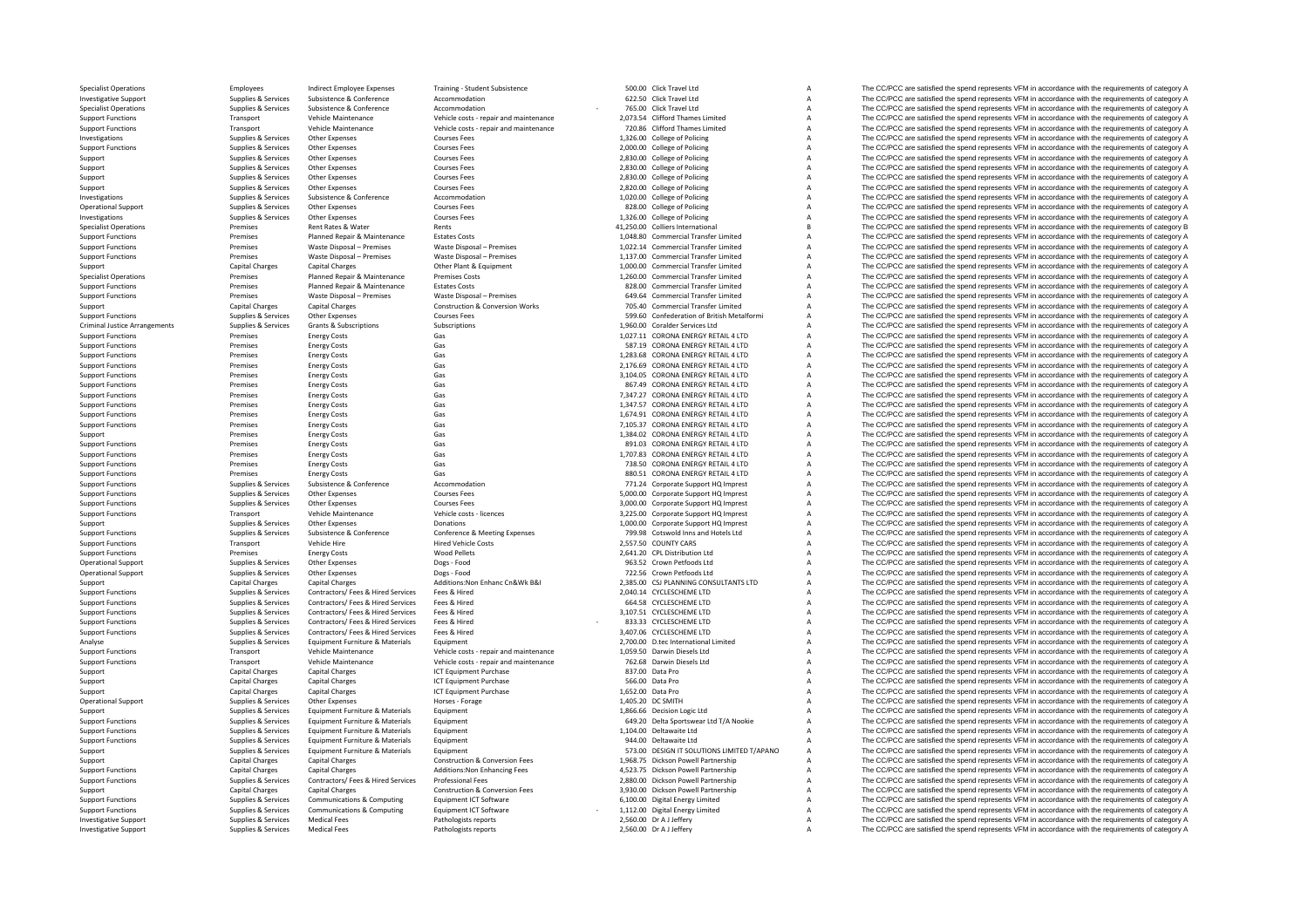Criminal JusticeCriminal JusticeCriminal JusticeCriminal JusticeCriminal JusticeCriminal Justice

Investigative Support Support Support Support Support Medical Fees Pathologists reports Pathologists reports 2,560.00 Dr A J Jeffery A The CC/PCC are satisfied the spend represents VFM in accordance with the requirements o Specialist Operations Supplies Agencies Supplies & Services Contractors/ Fees & Hired Services Professional Fees Supplies Professional Fees Supplies Contractors/ Pees Brook and the spend operations and the contractors/ The Investigative Support Support Support Support Support Support Medical Fees Pathologists reports Pathologists reports 2,560.00 DR DS COOK A The CC/PCC are satisfied the spend represents VFM in accordance with the requiremen Investigative Support Supplies & Services Medical Fees Pathologists reports 2,560.00 Dr DS Cook A The CC/PCC are satisfied the spend represents VFM in accordance with the requirements of category A Supplies & Services Medi Investigations Supplies & Services Contractors/ Fees & Hired Services Professional Fees Services Professional Fees Services Professional Fees Services Supplies and Services Supplies and Service of Category A The CC/PCC are Investigative Support Support Supplies & Services Medical Fees Pathologists reports Pathologists reports Pathologists reports and the company of the CC/PCC are satisfied the spend represents VFM in accordance with the requ Support Functions Premises Planned Repair & Maintenance Alterations - Health & Safety 757.11 DRA Maintenance Ltd A The CC/PCC are satisfied the spend represents VFM in accordance with the requirements of category A Support Support Functions Premises Unplanned Repair & Maintenance Responsive Maint – Floor or Stairs 956.22 DRA Maintenance Ltd A The CC/PCC are satisfied the spend represents VFM in accordance with the requirements of category A Support Functions Premises Unplanned Repair & Maintenance Responsive Maint - Ext Works 644.06 DRA Maintenance Ltd A The CC/PCC are satisfied the spend represents VFM in accordance with the requirements of category A Support Functions Premises Unplanned Repair & Maintenance Responsive Maint - Drainage 1,840.00 DRA Maintenance Ltd A The CC/PCC are satisfied the spend represents VFM in accordance with the requirements of category A Strat Support Capital Charges Capital Charges Capital Charges Additions:Non Enhanc Cn&Wk B&I 2,857.00 DRA Maintenance Ltd A The CC/PCC are satisfied the spend represents VFM in accordance with the requirements of category A Support Capital Charges Capital Charges Capital Charges Construction & Conversion Works 9,320.00 DRA Maintenance Ltd A The CC/PCC are satisfied the spend represents VFM in accordance with the requirements of category A Sup Support Capital Charges Capital Charges Construction & Conversion Works 9,556.00 DRA Maintenance Ltd A The CC/PCC are satisfied the spend represents VFM in accordance with the requirements of category A Satisface UFM in ac Support Functions Premises Planned Repair & Maintenance Alterations to Buildings 852.00 DRA Maintenance Ltd A The CC/PCC are satisfied the spend represents VFM in accordance with the requirements of category A The Crip of Support Functions Conversion Works and Charges Capital Charges Capital Charges Construction & Conversion Works Capital Charges Capital Charges Capital Charges Capital Charges Construction & Conversion Works 811.55 DRA Main Support Functions Premises Unplanned Repair & Maintenance Responsive Maint -Sanitary Services 515.20 DRA Maintenance Ltd A The CC/PCC are satisfied the spend represents VFM in accordance with the requirements of category A The CC/PCC are satisfied the spend represents VFM in accordance with the requirements of category A Support Functions Supplies & Services Contractors/ Fees & Hired Engineer Support Functions Support Functions Support Functions Support Functions Support Functions Support Functions Support Functions Support Functions of th Support Functions Premises Energy Costs Energy Costs Electricity Functions Energy Constant Constant Constant Constant Constant Constant Constant Constant Constant Constant Constant Constant Constant Constant Constant Const Support Functions Support Functions Premises Energy Costs Electricity Electricity Electricity 14,116.00 EDF ENERGY 1 LIMITED B The CC/PCC are satisfied the spend represents VFM in accordance with the requirements of catego Support Functions Premises Concerns Functions Premises The COLOGOST CONFORC ART CONFORCLUS CONFORCLUS CONFORCLUS CONFORCLUS A The COLOGOST THE COLOGOST THE COLOGOST THE COLOGOST THE COLOGOST THE COLOGOST THE COLOGOST THE C Support Functions Premises Energy Costs Electricity Electricity and the contract and the contract and the contract and the contract are an experiment of category A The CC/PCC are satisfied the spend represents VFM in accor Support Functions Premises Energy Costs Electricity Electricity and the contract Energy Costs Electricity and the contract and the spend represents VFM in accordance with the requirements of category B and the requirements Support Premises Energy Costs Electricity Electricity Free Costs (PRESS) 2009 FOR The CO/PCC are satisfied the spend represents VFM in accordance with the requirements of category A<br>Sunont Functions Sunolies & Services Com The CC/PCC are satisfied the spend represents VFM in accordance with the requirements of category A Support Supplies & Services Equipment Furniture & Materials Equipment Equipment Company of the COLOGIES COMPANY COMPANY COMPANY EXAMPLE IN A The CC/PCC are satisfied the spend represents VFM in accordance with the requirem STO.00 Electrowise Ltd **Support Support Support A** The CC/PCC are satisfied the spend represents VFM in accordance with the requirements of category A The CC/PCC are satisfied the spend represents VFM in accordance with th Support Functions and the COPCC are satisfied the spend represents VFM in accordance with the requirements of category A and the computers of category A and the computers of category A and the computers of category A and t Supplies & Services Communications & Computing Equip LCT - Telephones/pagers 2,465.00 Endpoint. Projects Ltd A The CC/PCC are satisfied the spend represents VFM in accordance with the requirements of category A Cup is the Support Functions and the Computer Supplies & Services Communications & Computing Equip ICT - Telephones/pagers 2,465.00 Endpoint. Projects Ltd A The CC/PCC are satisfied the spend represents VFM in accordance with the req 1,972.00 Endpoint. Projects Ltd A<br>The CC/PCC are satisfied the spend represents VFM in accordance with the requirements of category A<br>1,875.00 ENVIRONMENTAL SCIENTIFICS GROUP LTD A The CC/PCC are satisfied the spend repres Investigative Support Support Supplies & Services #REF! Forensic Science Services 1,875.00 ENVIRONMENTAL SCIENTIFICS GROUP LTD A The CC/PCC are satisfied the spend represents VFM in accordance with the requirements of cate Support Supplies Services #REF! Forensic Science Services 2,874.00 ENVIRONMENTAL SCIENTIFICS GROUP LTD A The CC/PCC are satisfied the spend represents VFM in accordance with the requirements of category A contract and the Investigative Support Support Supplies & Services #REF! Forensic Science Services 1,125.00 ENVIRONMENTAL SCIENTIFICS GROUP LTD A The CC/PCC are satisfied the spend represents VFM in accordance with the requirements of cate Investigative Support Support Supplies & Services #REF! Forensic Science Services 2,775.00 ENVIRONMENTAL SCIENTIFICS GROUP LTD A The CC/PCC are satisfied the spend represents VFM in accordance with the requirements of cate ER Supplies & Services and the Support of the Support Support Support Support Support Support Support Support Support Support Support Support Support Support Support Support Support Support Support Support Support Support Investigative Support Supplies & Services #REF! Forensic Science Services 2,858.00 ENVIRONMENTAL SCIENTIFICS GROUP LTD A The CC/PCC are satisfied the spend represents VFM in accordance with the requirements of category A Investigations Supplies Services Other Expenses Courses Fees Courses Courses Presents Courses Fees 7,631.25 Firebrand Training Ltd A The CC/PCC are satisfied the spend represents VFM in accordance with the requirements of Support Supplies Supplies & Services Other Expenses Courses Fees Courses Courses Fees 1,191.50 Firebrand Training Ltd A The CC/PCC are satisfied the spend represents VFM in accordance with the requirements of category A Cr Transport Vehicle Allowances Travel fares Travel fares and the spend of the CC/PCC are satisfied the spend represents VFM in accordance with the requirements of category A Transport Vehicle Allowances Travel fares Travel fares 1,300.00 First Bristol Limited A The CC/PCC are satisfied the spend represents VFM in accordance with the requirements of category A<br>Premises Rent Rates & Water Indivi  $\sim$  Support Functions Premises Rent Rates & Water Landlords Service Charge 934.58 FMS LTD CABOT PARK SERVICE CHARGE A The CC/PCC are satisfied the spend represents VFM in accordance with the requirements of category A Support Supplies & Services Contractors/ Fees & Hired Services Professional Fees 2,390.30 Forensic Psychology Services Ltd A The CC/PCC are satisfied the spend represents VFM in accordance with the requirements of category Investigative Support Support Support Support Support Support Support Support Science Services and The CC/PCC are satisfied the spend represents VFM in accordance with the requirements of category A The CC/PCC are satisfie Support Supplies & Subscriptions Subscriptions Subscriptions Subscriptions Subscriptions Subscriptions Subscriptions 1,158.81 FOSTER & FREEMAN LTD A The CC/PCC are satisfied the spend represents VFM in accordance with the Support Support Support Subscriptions Subscriptions Subscriptions Subscriptions Subscriptions Subscriptions and the content of the CO/PCC are satisfied the spend represents VFM in accordance with the requirements of catego Support Functions Premises Rent Rates & Water Landlords Service Charge 707.79 FPG (UK) Ltd A The CC/PCC are satisfied the spend represents VFM in accordance with the requirements of category A Support Functions Premises Re Support Functions Premises Rent Rates Rent Rates Rent Rates Rent Rates Rent Rates and the Support Charge of the Support Charge of the Support Charge of the Support Charge of the Support of the requirements of category Char Arrangements of category Control of Control Control Control Control of Control of Control of Control of Control of Control of Control of Control of Control of Control of Control of Control of Control of Control of Control Arrangements of Cultures Medical Fees Doctors ‐ call out fees 33,870.38 G4S Forensic & Medical Services Ltd B The CC/PCC are satisfied the spend represents VFM in accordance with the requirements of category B Supplies & S Arrangements Supplies & Services Medical Fees Doctors ‐ call out fees 130,781.73 G4S Forensic & Medical Services Ltd C The CC/PCC are satisfied the spend represents VFM in accordance with the requirements of category C Doc The CC/PCC are satisfied the spend represents VFM in accordance with the requirements of category B Support Functions Premises Planned Repair & Maintenance Alterations to Buildings 816.10 GARRAN LOCKERS LTD A The CC/PCC are satisfied the spend represents VFM in accordance with the requirements of category A Support Funct Support Capital Charges Capital Charges Vehicles Purchase Vehicles Purchase 9,410.77 GENERAL MOTORS UK SPECIAL VEHICLES A The CC/PCC are satisfied the spend represents VFM in accordance with the requirements of category A<br> Support Capital Charges Capital Charges Vehicles Purchase Vehicles Purchase 9,410.77 GENERAL MOTORS UK SPECIAL VEHICLES A The CC/PCC are satisfied the spend represents VFM in accordance with the requirements of category A Capital Charges Capital Charges Vehicles Purchase Capital Charges Capital Charges Vehicles Purchase 9,410.77 GENERAL MOTORS UK SPECIAL VEHICLES A The CC/PCC are satisfied the spend represents VFM in accordance with the req Support Capital Charges Capital Charges Vehicles Purchase 9,410.77 GENERAL MOTORS UK SPECIAL VEHICLES A The CC/PCC are satisfied the spend represents VFM in accordance with the requirements of category A Capital Charges Ca Support Capital Charges Capital Charges Vehicles Purchase 9,410.77 GENERAL MOTORS UK SPECIAL VEHICLES A The CC/PCC are satisfied the spend represents VFM in accordance with the requirements of category A Support Capital Charges Capital Charges Vehicles Purchase Vehicles Purchase 9,410.77 GENERAL MOTORS UK SPECIAL VEHICLES A The CC/PCC are satisfied the spend represents VFM in accordance with the requirements of category A Support Capital Charges Capital Charges Capital Charges Vehicles Vehicles Vehicles Purchase 9,410.77 GENERAL MOTORS UK SPECIAL VEHICLES A The CC/PCC are satisfied the spend represents VFM in accordance with the requirement Support Capital Charges Capital Charges Vehicles Purchase Vehicles Purchase 9,410.77 GENERAL MOTORS UK SPECIAL VEHICLES A The CC/PCC are satisfied the spend represents VFM in accordance with the requirements of category A<br> Support Capital Charges Capital Charges Vehicles Purchase 9,410.77 GENERAL MOTORS UK SPECIAL VEHICLES A The CC/PCC are satisfied the spend represents VFM in accordance with the requirements of category A Support Capital Charges Capital Charges Vehicles Purchase Vehicles Purchase 9,410.77 GENERAL MOTORS UK SPECIAL VEHICLES A The CC/PCC are satisfied the spend represents VFM in accordance with the requirements of category A Support Capital Charges Capital Charges Vehicles Purchase Vehicles Purchase 9,410.77 GENERAL MOTORS UK SPECIAL VEHICLES A The CC/PCC are satisfied the spend represents VFM in accordance with the requirements of category A Support Capital Charges Capital Charges Vehicles Purchase Vehicles Purchase 9,410.77 GENERAL MOTORS UK SPECIAL VEHICLES A The CC/PCC are satisfied the spend represents VFM in accordance with the requirements of category A<br> Support Capital Charges Capital Charges Vehicles Purchase Vehicles Purchase 9,410.77 GENERAL MOTORS UK SPECIAL VEHICLES A The CC/PCC are satisfied the spend represents VFM in accordance with the requirements of category A Support Capital Charges Capital Charges Vehicles Purchase Vehicles Purchase 9,410.77 GENERAL MOTORS UK SPECIAL VEHICLES A The CC/PCC are satisfied the spend represents VFM in accordance with the requirements of category A<br> Support Capital Charges Capital Charges Capital Charges Vehicles Vehicles Purchase 9,410.77 GENERAL MOTORS UK SPECIAL VEHICLES A The CC/PCC are satisfied the spend represents VFM in accordance with the requirements of cate Support Capital Charges Capital Charges Vehicles Purchase Vehicles Purchase 9,410.77 GENERAL MOTORS UK SPECIAL VEHICLES A The CC/PCC are satisfied the spend represents VFM in accordance with the requirements of category A Support Capital Charges Capital Charges Vehicles Purchase Vehicles Purchase 9,410.77 GENERAL MOTORS UK SPECIAL VEHICLES A The CC/PCC are satisfied the spend represents VFM in accordance with the requirements of category A Support Capital Charges Capital Charges Vehicles Purchase 9,410.77 GENERAL MOTORS UK SPECIAL VEHICLES A The CC/PCC are satisfied the spend represents VFM in accordance with the requirements of category A Support Capital Charges Capital Charges Vehicles Purchase 9,410.77 GENERAL MOTORS UK SPECIAL VEHICLES A The CC/PCC are satisfied the spend represents VFM in accordance with the requirements of category A Support Capital Charges Capital Charges Vehicles Purchase Vehicles Purchase 9,410.77 GENERAL MOTORS UK SPECIAL VEHICLES A The CC/PCC are satisfied the spend represents VFM in accordance with the requirements of category A<br> Support Functions Support Functions Support Functions Communications Equipment ICT Hardware Purch 1,500.00 Getmapping PLC A The CC/PCC are satisfied the spend represents VFM in accordance with the requirements of category Support Functions Transport Vehicle Workshops/Maintenance Vehicle Materials Vehicle Materials 1,026.00 GLASS INFORMATION SERVICES LTD A The CC/PCC are satisfied the spend represents VFM in accordance with the requirements The CC/PCC are satisfied the spend represents VFM in accordance with the requirements of category A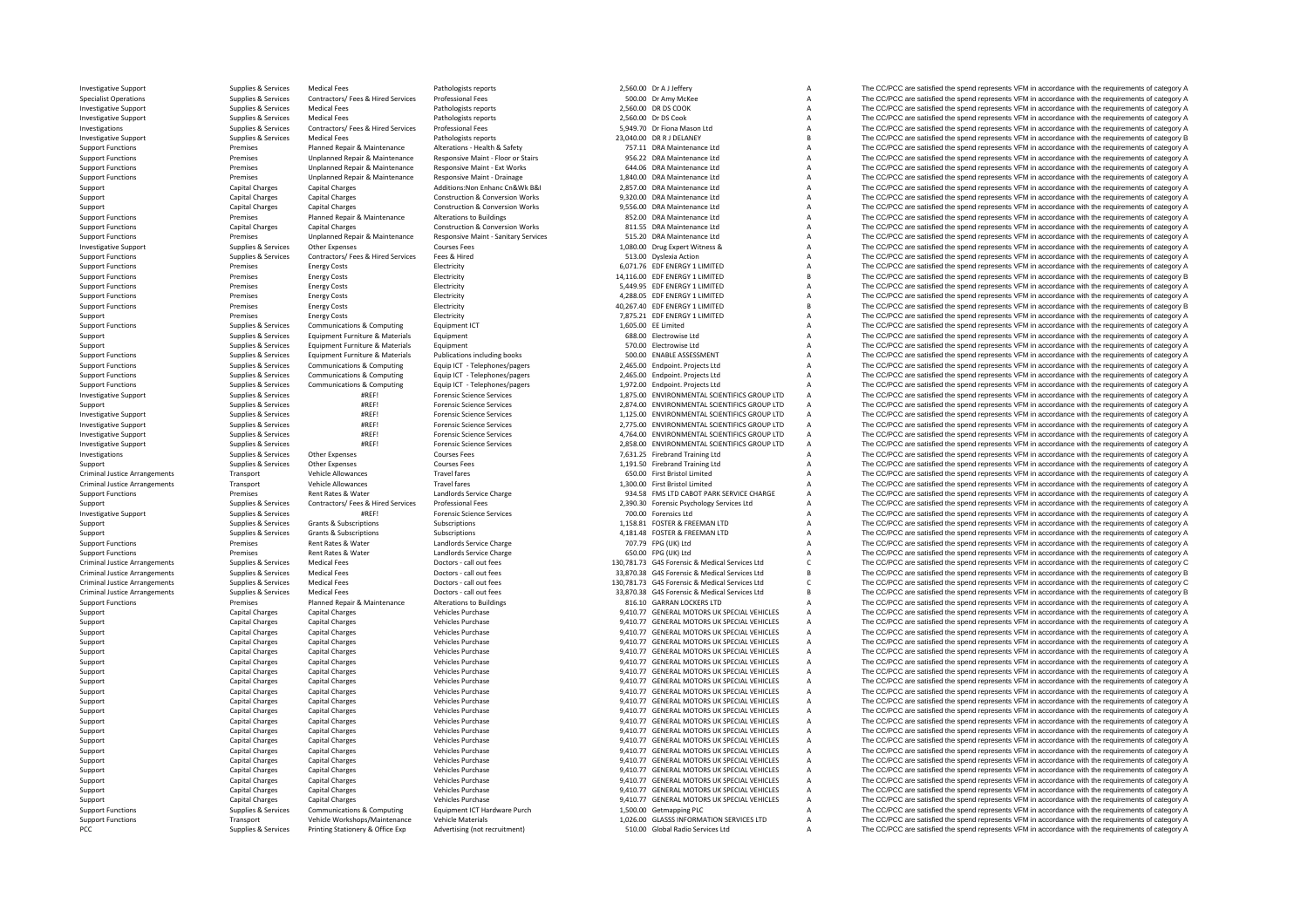Support Functions Supplies Services Equipment Furniture & Materials Equipment Operational Equipment Operational 5,838.00 GMK Ltd A The CC/PCC are satisfied the spend represents VFM in accordance with the requirements of ca Support Functions Supplies & Services Equipment Furniture & Materials Equipment - Consumables Equipment Consumables 1,740.00 GMK Ltd A The CC/PCC are satisfied the spend represents VFM in accordance with the requirements o Support Functions Supplies & Services Equipment Furniture & Materials Equipment Operational 8,016.00 GMK Ltd A The CC/PCC are satisfied the spend represents VFM in accordance with the requirements of category A Support Functions Support Functions Support Functions Equipment Functions and Materials Functions Equipment Consumables 1,740.00 GMK Itd A The CC/PCC are satisfied the spend represents VFM in accordance with the requiremen Operational Support Supplies & Services Other Expenses Vet Fees & Supplies Vet Fees & Supplies Support Support Support Support A The CC/PCC are satisfied the spend represents VFM in accordance with the requirements of cate Support Functions Transport Vehicle Maintenance Vehicle costs - tyres and tubes 2,001.00 GOODYEAR DUNLOP TYRES UK LTD A The CC/PCC are satisfied the spend represents VFM in accordance with the requirements of category A Su Transport Vehicle Maintenance Vehicle costs - tyres and tubes 561.40 GOODYEAR DUNLOP TYRES UK LTD A The CC/PCC are satisfied the spend represents VFM in accordance with the requirements of category A The CARCC are satisfie Support Functions Transport Vehicle Maintenance Vehicle costs – tyres and tubes 695.95 GOODYEAR DUNLOP TYRES UK LTD A The CC/PCC are satisfied the spend represents VFM in accordance with the requirements of category A Theo Support Functions Transport Vehicle Maintenance Vehicle costs - tyres and tubes 584.06 GOODYEAR DUNLOP TYRES UK LTD A The CC/PCC are satisfied the spend represents VFM in accordance with the requirements of category A Support Functions Transport Vehicle Maintenance Vehicle costs - repair and maintenance 775.74 GOODYEAR DUNLOP TYRES UK LTD A The CC/PCC are satisfied the spend represents VFM in accordance with the requirements of category Transport Vehicle Maintenance Vehicle costs - tyres and tubes 919.35 GOODYEAR DUNLOP TYRES UK LTD A The CC/PCC are satisfied the spend represents VFM in accordance with the requirements of category A Vehicle costs - tyres Support Functions Transport Vehicle Maintenance Vehicle costs - tyres and tubes 3,110.84 GOODYEAR DUNLOP TYRES UK LTD A The CC/PCC are satisfied the spend represents VFM in accordance with the requirements of category A Su SUPPORT FUNCTIONS TRANSPORT TRANSPORT A Transport Transport Consecutive Consecutive Consecutive Consecutive Consecutive Consecutive Maintenance with the requirements of category A The CC/PCC are satisfied the spend represe Support Functions Transport Vehicle Maintenance Vehicle costs – tyres and tubes 1,561.40 GOODYEAR DUNLOP TYRES UK LTD A The CC/PCC are satisfied the spend represents VFM in accordance with the requirements of category A Th Vehicle Maintenance Vehicle costs - tyres and tubes 1,317.15 GOODYEAR DUNLOP TYRES UK LTD A The CC/PCC are satisfied the spend represents VFM in accordance with the requirements of category A the Spend represents VFM in ac Support Functions Transport Vehicle Maintenance Vehicle costs - tyres and tubes 1,450.17 GOODYEAR DUNLOP TYRES UK LTD A The CC/PCC are satisfied the spend represents VFM in accordance with the requirements of category A Sa SUPPORT FUNCTIONS TRANSPORT FUNCTIONS A THE COCPCC are satisfied the spend represents VFM in accordance with the requirements of category A The COC/PCC are satisfied the spend represents VFM in accordance with the requirem Support Functions Transport Vehicle Maintenance Vehicle costs - tyres and tubes 982.64 GOODYEAR DUNLOP TYRES UK LTD A The CC/PCC are satisfied the spend represents VFM in accordance with the requirements of category A Theo Support Functions Transport Vehicle Maintenance Vehicle costs • tyres and tubes and tubes and tubes are support Functions and the costs and tubes are spend represents VFM in accordance with the requirements of category A T Support Functions Transport Vehicle Maintenance Vehicle costs - tyres and tubes 690.00 GOODYEAR DUNLOP TYRES UK LTD A The CC/PCC are satisfied the spend represents VFM in accordance with the requirements of category A<br>Supp Premises Planned Repair & Maintenance Alterations to Buildings and the Support Premises A The CC/PCC are satisfied the spend represents VFM in accordance with the requirements of category A Capital Charges Capital Charges Support Capital Charges Capital Charges Capital Charges Construction & Conversion Fees 6,867.50 Ground Investigation (South West) L A The CC/PCC are satisfied the spend represents VFM in accordance with the requirements of Supplies & Services Communications & Communications of Content Content Content Content Content Content Content Content Content Content Content Content Content Content Content Content Content Content Content Content Content Support Functions Transport Vehicle Maintenance Vehicle costs - fuel 9,343.58 Hall Fuels a trading division of Wa A The CC/PCC are satisfied the spend represents VFM in accordance with the requirements of category A The Co Transport Vehicle Maintenance Vehicle costs – fuel vehicle costs – fuel 18,115.61 Hall Fuels a trading division of Wa B The CC/PCC are satisfied the spend represents VFM in accordance with the requirements of category B Support Functions Transport Vehicle Maintenance Vehicle costs - fuel 2,800.80 Hall Fuels a trading division of Wa A The CC/PCC are satisfied the spend represents VFM in accordance with the requirements of category A Suppor The CC/PCC are satisfied the spend represents VFM in accordance with the requirements of category A Support Functions Transport Vehicle Maintenance Vehicle costs - fuel 8,202.45 Hall Fuels a trading division of Wa A The CC/PCC are satisfied the spend represents VFM in accordance with the requirements of category A Suppor Support Functions Transport Transport Vehicle Costs Fuel Market May a transport Vehicle Maintenance Vehicle Costs Fuel 9,289.00 Hall Fuels a trading division of Wa A The CC/PCC are satisfied the spend represents VFM in acc Support Functions Transport Vehicle Maintenance Vehicle costs - fuel 9,484.78 Hall Fuels a trading division of Wa A The CC/PCC are satisfied the spend represents VFM in accordance with the requirements of category A Specia The CC/PCC are satisfied the spend represents VFM in accordance with the requirements of category A Support Functions Employees Police Staff Pay & Allowances Staffing Agency Staffing Agency 970.88 Hays Specialist Recruitment Ltd A The CC/PCC are satisfied the spend represents VFM in accordance with the requirements of ca Employees Police Staff Pay & Allowances Staffing Agency 970.88 Hays Specialist Recruitment Ltd A The CC/PCC are satisfied the spend represents VFM in accordance with the requirements of category A Support Functions Employees Police Staff Pay & Allowances Staffing Agency 787.20 Hays Specialist Recruitment Ltd A The CC/PCC are satisfied the spend represents VFM in accordance with the requirements of category A Support Support Functions Employees Police Staff Pay & Allowances Staffing Agency Staffing Agency 970.88 Hays Specialist Recruitment Ltd A The CC/PCC are satisfied the spend represents VFM in accordance with the requirements of ca Support Functions Employees Police Staff Pay & Allowances Staffing Agency Staffing Agency 590.40 Hays Specialist Recruitment Ltd A The CC/PCC are satisfied the spend represents VFM in accordance with the requirements of ca Employees Police Staff Pay & Allowances Staffing Agency 970.88 Hays Specialist Recruitment Ltd A The CC/PCC are satisfied the spend represents VFM in accordance with the requirements of category A Support Functions Capital Charges Capital Charges Capital Charges Construction & Conversion Works 3,319.29 HS JACKSON & SON (FENCING) LTD A The CC/PCC are satisfied the spend represents VFM in accordance with the requireme Support Functions Capital Charges Capital Charges Construction & Conversion Works 2,186.00 HSJACKSON & SON (FENCING) LTD A The CC/PCC are satisfied the spend represents VFM in accordance with the requirements of category A Support Supplies & Services Communications & Computing Equipment ICT 1,938.00 IDEAGEN SOFTWARE A The CC/PCC are satisfied the spend represents VFM in accordance with the requirements of category A Disused Supplies & Services Printing Stationery & Office Exp Reprographics 2,197.53 Imprint Business Systems Ltd A The CC/PCC are satisfied the spend represents VFM in accordance with the requirements of category A Supplie Support Support Support Support Communications & Computing Equipment ICT 1,122.00 Instro Precision Limited A The CC/PCC are satisfied the spend represents VFM in accordance with the requirements of category A Support Supplies & Services Communications & Computing Equipment ICT 2,241.00 Instro Precision Limited A The CC/PCC are satisfied the spend represents VFM in accordance with the requirements of category A Support Functions Premises Planned Repair & Maintenance Repairs & Maint General Maint General 29,327.42 Integral UK Ltd B The CC/PCC are satisfied the spend represents VFM in accordance with the requirements of category B<br> Support Functions Premises Planned Repair & Maintenance Servicing • Mechanical Plant 17,384.27 Integral UK Ltd B The CC/PCC are satisfied the spend represents VFM in accordance with the requirements of category B<br>Support F Support Functions Premises Planned Repair & Maintenance Servicing - PAT Testing 3,492.72 Integral UK Ltd A The CC/PCC are satisfied the spend represents VFM in accordance with the requirements of category A Support Functions Premises Planned Repair & Maintenance Servicing - PAT Testing 1,061.06 Integral UK Ltd A The CC/PCC are satisfied the spend represents VFM in accordance with the requirements of category A Support Functions Support Functions Premises Planned Repair & Maintenance Servicing • PAT Testing • PAT Testing 611.38 Integral UK Ltd A The CC/PCC are satisfied the spend represents VFM in accordance with the requirements Support Functions Premises Planned Repair & Maintenance Servicing - Mechanical Plant 4,885.46 Integral UK Ltd A The CC/PCC are satisfied the spend represents VFM in accordance with the requirements of category A Support Fu Support Functions Premises Planned Repair & Maintenance Repairs & Maint General Premises Planned Repairs & Maintenance Repairs & Maint General Premises Planned Repairs & Maintenance Repairs & Maint General 22,032.43 Integr Support Functions Premises Planned Repair & Maintenance Repairs & Maint General Repairs & Maint General 8,269.67 Integral UK Ltd A The CC/PCC are satisfied the spend represents VFM in accordance with the requirements of ca Premises Planned Repair & Maintenance Servicing - PAT Testing 2,511.74 Integral UK Ltd A The CC/PCC are satisfied the spend represents VFM in accordance with the requirements of category A Support Functions Premises Planned Repair & Maintenance Repairs & Maint General Maint General Servicing - Maint General Stategory C and the CC/PCC are satisfied the spend represents VFM in accordance with the requirements Premises Planned Repair & Maintenance Servicing • Mechanical Plant 14,564.89 Integral UK Ltd B The CC/PCC are satisfied the spend represents VFM in accordance with the requirements of category B<br>Support of the spend of ca Investigative Support Support Supplies & Services #REF! Forensic Science Services Forensic Science Services Support and the requirements of category A The CC/PCC are satisfied the spend represents VFM in accordance with th Accommodation The CC/PCC are satisfied the spend represents VFM in accordance with the requirements of category A<br>A The CC/PCC are satisfied the spend represents VFM in accordance with the requirements of category A<br>A The Support Functions Capital Charges Capital Charges Capital Charges Additions:Non Enhanc Cn&Wk B&I 9,000.00 K9 Patrol Ltd A The CC/PCC are satisfied the spend represents VFM in accordance with the requirements of category A PCC Employees Indirect Employee Expenses Training - Course Fees 1,076.00 Kaplan Financial Ltd A The CC/PCC are satisfied the spend represents VFM in accordance with the requirements of category A Investigative Support Support Supplies & Services #REF! Forensic Science Services Forensic Science Services and the Support Category A The CC/PCC are satisfied the spend represents VFM in accordance with the requirements o Support Functions Capital Charges Additions:Non Enhancing Fees 939.95 Kendall Kingscott Ltd A The CC/PCC are satisfied the spend represents VFM in accordance with the requirements of category A Capital Charges 2009 Additio Support Functions Capital Charges Capital Charges Capital Charges Additions:Non Enhancing Fees 1,879.88 Kendall Kingscott Ltd A The CC/PCC are satisfied the spend represents VFM in accordance with the requirements of categ Support Functions Capital Charges Capital Charges Capital Charges Capital Charges Capital Charges Additions:Non Enhancing Fees 1,879.88 Kendall Kingscott Ltd A The CC/PCC are satisfied the spend represents VFM in accordanc Capital Charges Capital Charges Capital Charges Additions: Non Enhancing Fees - 1,879.88 Kendall Kingscott Ltd a The CC/PCC are satisfied the spend represents VFM in accordance with the requirements of category A and the C The CC/PCC are satisfied the spend represents VFM in accordance with the requirements of category A Investigative Support Support Supplies & Services #REF! Forensic Science Services and the Science Services and the CC/PCC are satisfied the spend represents VFM in accordance with the requirements of category A the Science The CC/PCC are satisfied the spend represents VFM in accordance with the requirements of category A Investigative Support Support Supplies & Services #REF! Forensic Science Services 5,987.24 Key Forensic Services Ltd A The CC/PCC are satisfied the spend represents VFM in accordance with the requirements of category A Inv ER Supplies & Services and the Support of the Support Support Support Support Support Support Support of the Support Support Support Support Support Support Support Support Support Support Support Support Support Support o Investigative Support Supplies & Services #REF! Forensic Science Services 6,617.49 Key Forensic Services Ltd A The CC/PCC are satisfied the spend represents VFM in accordance with the requirements of category A Investigati 3,558.57 Key Forensic Services Ltd **A** The CC/PCC are satisfied the spend represents VFM in accordance with the requirements of category A The CC/PCC are satisfied the spend represents VFM in accordance with the requiremen Investigative Support Supplies & Services #REF! Forensic Science Services 1,680.00 Key Forensic Services 1,680.00 Key Forensic Services Ltd A The CC/PCC are satisfied the spend represents VFM in accordance with the require Support Functions Employees Police Staff Pay & Allowances Staffing Agency 1,125.00 Key People Ltd A The CC/PCC are satisfied the spend represents VFM in accordance with the requirements of category A The CC/PCC are satisfi Support Functions Employees Police Staff Pay & Allowances Staffing Agency Staffing Agency 1,406.25 Key People Ltd A The CC/PCC are satisfied the spend represents VFM in accordance with the requirements of category A Suppor Support Functions Employees Police Staff Pay & Allowances Staffing Agency Staffing Agency 1,406.25 Key People Ltd A The CC/PCC are satisfied the spend represents VFM in accordance with the requirements of category A Suppor Support Functions Functions Functions Interventions Category Staff Pay Staffing Agency Staffing Agency 1,406.25 Key People Ltd A The CC/PCC are satisfied the spend represents VFM in accordance with the requirements of cate Support Capital Charges Capital Charges Capital Charges ICT Equipment Purchase 6,310.00 KIM Software Solutions Ltd A The CC/PCC are satisfied the spend represents VFM in accordance with the requirements of category A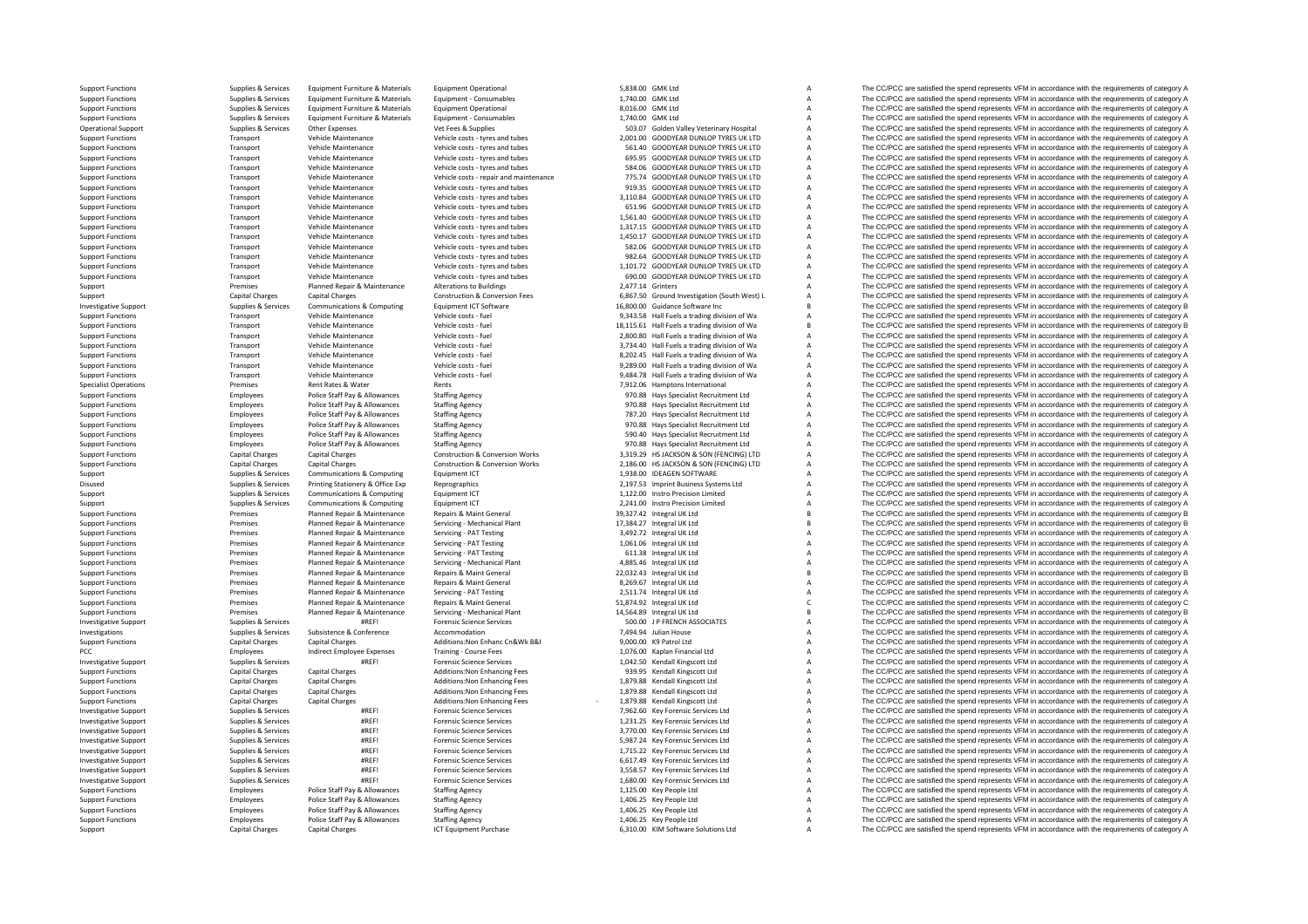PCC Third Third Third Third Third Third Third Third Third Third Third Third Third Third Third Third Third Third PCC Third Party Payments Local Policing

Supplies & Services Equipment Furniture & Materials Equipment 2005.00 Kromatek Limited A The CC/PCC are satisfied the spend represents VFM in accordance with the requirements of category A Analyse Supplies & Services Contractors/ Fees & Hired Services Fees & Hired 10,800.00 KRP Consultancy Ltd T/A Alexander B The CC/PCC are satisfied the spend represents VFM in accordance with the requirements of category B Analyse Supplies & Services Contractors/ Fees & Hired Services Fees & Hired 1,259.00 KRP Consultancy Ltd T/A Alexander A The CC/PCC are satisfied the spend represents VFM in accordance with the requirements of category A Analyse Supplies & Services Contractors/ Fees & Hired Services Fees & Hired 14,850.00 KRP Consultancy Ltd T/A Alexander B The CC/PCC are satisfied the spend represents VFM in accordance with the requirements of category B Analyse Supplies & Services Contractors/ Fees & Hired Services Fees & Hired 1,214.99 KRP Consultancy Ltd T/A Alexander A The CC/PCC are satisfied the spend represents VFM in accordance with the requirements of category A Analyse Supplies & Services Contractors/ Fees & Hired Services Fees & Hired Services Fees & Hired Services Fees & Hired Services Pees & Hired Services Fees & Hired Services Fees & Hired Services Fees & Hired Services Fees Analyse Supplies Analyse Services Contractors/ Fees & Hired Services Fees & Hired 15,100.00 KRP Consultancy Ltd T/A Alexander B The CC/PCC are satisfied the spend represents VFM in accordance with the requirements of categ Support Functions Premises Rent Rates & Water Rents Rents 2,550.00 LANDMARC RE MOD (WALES) A The CC/PCC are satisfied the spend represents VFM in accordance with the requirements of category A<br>Sunning Sunning Sunning Cher Support Support Support Other Expenses Donations Donations Donations 1,230.00 LEARNING WITH LINDEN A The CC/PCC are satisfied the spend represents VFM in accordance with the requirements of category A Support Functions Supplies & Services Contractors/ Fees & Hired Services Fees & Hired Engine Press & Finance Contractors/ Fees & Hired Support Feed Contractors/ Fees & Hired Support Feed Contractors/ Fees & Hired Support F Fees & Hired Street House Hecht Harrison Penna Limited A The CC/PCC are satisfied the spend represents VFM in accordance with the requirements of category A Support Functions Supplies & Services Contractors/ Fees & Hired Services Fees & Hired Contractors/ Fees & Hired Engine Resources Fees & Hired Contractors/ Fees & Hired Engine Resources Contractors/ Fees & Hired Support Fee The CC/PCC are satisfied the spend represents VFM in accordance with the requirements of category A Supplies Services Contractors/Fees & Hired Engine Press (2001) Fees Contractors/Fees & Hired Engine Press Alined 500.00 Lee Hecht Harrison Penna Limited A The CC/PCC are satisfied the spend represents VFM in accordance wit Supplies & Services Contractors/ Fees & Hired Services Frees & Hired Fees and Hired Services Frees & Hired Supplies Assessment Department of Calegory A The CC/PCC are satisfied the spend represents VFM in accordance with t Support Functions Supplies & Services Equipment Furniture & Materials Publications including books 575.00 Lexis Nexis A The CC/PCC are satisfied the spend represents VFM in accordance with the requirements of category A Su Fine CC/PCC are satisfied the spend represents VFM in accordance with the requirements of category A<br>The CC/PCC are satisfied the spend represents VFM in accordance with the requirements of category A<br>The CC/PCC are satisf Investigative Support Supplies & Services #REF! Forensic Science Services 1,939.77 LGC Ltd A The CC/PCC are satisfied the spend represents VFM in accordance with the requirements of category A Supplies & Services #REF! For Investigative Support Supplies Services #REF! Forensic Support Support Supplies and the Services and the spend represents VFM in accordance with the requirements of category A The CC/PC are satisfied the spend represents V Investigative Support Support Support Support Support Support Support Support Support Support Support Support Support Support Support Support Support Support Support Support Support Support Support Support Support Support Investigative Supplies A Services and the EFI Forensic Science Services 2,031.68 LGC Ltd A The CC/PCC are satisfied the spend represents VFM in accordance with the requirements of category A Supplies A Services 2,031.68 LG Support Functions Supplies Agencies Other Expenses Courses Fees Courses Courses Courses Courses Courses Courses Courses Courses Courses Courses and the management of category A The CC/PCC are satisfied the spend represents Supplies & Services Contractors/Fees & Hired Services Professional Fees Many Revolution Consulting Many Newton Forensic Consulting A The CC/PCC are satisfied the spend represents VFM in accordance with the requirements of Support Functions Support Support Support Functions Support Exercises Contractors/Fees & Hired Services Professional Fees Microscopy Association COLOGY CONTENT A The CC/PCC are satisfied the spend represents VFM in accorda Analyse Franchy Police Staff Pay & Allowances Staffing Agency Staffing Agency Staffing Agency Staffing Agency Staffing Agency Staffing Agency Staffing Agency Staff and Stategory Associations of category Agency Staffing Age Analyse Employees Police Staff Pay & Allowances Staffing Agency 22,160.57 Matrix SCM Ltd B The CC/PCC are satisfied the spend represents VFM in accordance with the requirements of category B<br>Analyse Employees Police Staff Police Staff Pay & Allowances Staffing Agency employees and the State of Category A The CC/PCC are satisfied the spend represents VFM in accordance with the requirements of category A category A The CC/PCC are satisfied th Analyse Employees Police Staff Pay & Allowances Staffing Agency 2,499.25 Matrix SCM Ltd A The CC/PCC are satisfied the spend represents VFM in accordance with the requirements of category A Category Analyse Employees Polic Police Staff Pay & Allowances Staffing Agency 17,766.88 Matrix SCM Ltd B The CC/PCC are satisfied the spend represents VFM in accordance with the requirements of category B<br>Police Staff Pay & Allowances Staffing Agency 199 Analyse Employees Police Staff Pay & Allowances Staffing Agency 23,979.85 Matrix SCM Ltd B The CC/PCC are satisfied the spend represents VFM in accordance with the requirements of category B<br>Analyse Employees Police Staff Analyse Employees Police Staff Pay & Allowances Staffing Agency Staffing Agency 10,136.11 Matrix SCM Ltd B The CC/PCC are satisfied the spend represents VFM in accordance with the requirements of category B<br>Stategory Allow Support Functions Premises Planned Repair & Maintenance Alterations – Health & Safety 520.00 MDM Services (Cardiff) Ltd A The CC/PCC are satisfied the spend represents VFM in accordance with the requirements of category A Support Functions Premises Rent Rates & Water Landlords Service Charge 3,728.54 MENDIP DISTRICT COUNCIL A The CC/PCC are satisfied the spend represents VFM in accordance with the requirements of category A Support Functions Premises Rent Rates Rent Rates National Non Domestic Rates 1,168.00 Mendip District Council A The CC/PCC are satisfied the spend represents VFM in accordance with the requirements of category A Strange of Rent Rates & Water Mational Non Domestic Rates States 578.00 Mendip District Council A The CC/PCC are satisfied the spend represents VFM in accordance with the requirements of category A<br>Rent Rates & Water Rents Rents of c Support Functions Premises Rent Rates & Water Rents Rents Rents Rents Rents Rents Rents 2,575.00 MENDIP DISTRICT COUNCIL A The CC/PCC are satisfied the spend represents VFM in accordance with the requirements of category A A The CC/PCC are satisfied the spend represents VFM in accordance with the requirements of category A Support Supplies & Services Other Expenses Licences & Orders Licences A Licences and the cost and the systemation A The CC/PCC are satisfied the spend represents VFM in accordance with the requirements of category A Support Supplies Agencies Other Expenses Category A Licences & Orders Machines 2012 a The CC/PCC are satisfied the spend represents VFM in accordance with the requirements of category A Support Support Category A The CC/PC Support Capital Charges Capital Charges Capital Charges Construction & Conversion Works 312,920.84 MIDAS CONSTRUCTION LTD C The CC/PCC are satisfied the spend represents VFM in accordance with the requirements of category Transport Vehicle Maintenance Vehicle costs - repair and maintenance 739.38 MILL AUTO SUPPLIES A The CC/PCC are satisfied the spend represents VFM in accordance with the requirements of category A Vehicle Mash costs - repa  $S_{\text{N}}$ Support Functions Transport Vehicle Maintenance Vehicle costs requirements and maintenance 827.42 MJ Fews Ltd A The CC/PCC are satisfied the spend represents VFM in accordance with the requirements of category A The CC/PCC Support Functions Transport Vehicle Maintenance Vehicle costs - repair and maintenance 1,058.97 MJ Fews Ltd A The CC/PCC are satisfied the spend represents VFM in accordance with the requirements of category A Support Capital Charges Capital Charges Capital Charges Construction & Conversion Works 840.00 Monmouth Scientific A The CC/PCC are satisfied the spend represents VFM in accordance with the requirements of category A Suppo Support Capital Charges Capital Charges Construction & Conversion Works 895.50 N & S Flooring (Bristol) Ltd A The CC/PCC are satisfied the spend represents VFM in accordance with the requirements of category A Support Capital Charges Capital Charges Construction & Conversion Works 1,800.00 N & S Flooring (Bristol) Ltd A The CC/PCC are satisfied the spend represents VFM in accordance with the requirements of category A Support Functions Support Functions of Premises Planned Repair & Maintenance Planned Maint - Internal Decoration 3,510.00 N & S Flooring (Bristol) Ltd A The CC/PCC are satisfied the spend represents VFM in accordance with Support Functions Support Functions and the Premises Planned Repair & Maintenance Planned Maint-Internal Decoration<br>Support Functions and the Premises Planned Repair & Maintenance Alterations - Health & Safety 70.00 NAILSF Support Functions Premises Planned Repair & Maintenance Alterations - Health & Safety 70 Maintenance Alterations + Premises 2000 NAILSEA CONSTRUCTION LTD A The CC/PCC are satisfied the spend represents VFM in accordance wi Investigations Supplies Services Other Expenses Courses Fees Courses Courses Courses Courses Courses Courses Courses Courses Courses Courses Courses Courses Courses Courses Courses Courses Courses Courses Courses Courses C Ourses Fees Courses Fees Courses Fees Courses Fees Courses Courses Courses Courses Fees Courses Fees 1,057.00 National Crime Agency A The CC/PCC are satisfied the spend represents VFM in accordance with the requirements of Third Party Payments Other Local Authorities or Forces Agency Payments - OLAS 3,741.52 National Offender Managemengt Servi A The CC/PCC are satisfied the spend represents VFM in accordance with the requirements of category 8,533.99 NDI Technologies Ltd COMENTY A The CC/PCC are satisfied the spend represents VFM in accordance with the requirements of category A<br>4.000.00 Neopost Ltd A The CC/PCC are satisfied the spend represents VFM in accord Support Functions Supplies & Services Printing Stationery & Office Exp Postage Principal Postage Principal Postage A,000.00 Neopost Ltd A The CC/PCC are satisfied the spend represents VFM in accordance with the requirement The CC/PCC are satisfied the spend represents VFM in accordance with the requirements of category A Support Functions Supplies & Services Printing Stationery & Office Exp Postage 7,000.00 Neopost Ltd A The CC/PCC are satisfied the spend represents VFM in accordance with the requirements of category A Support Link and the Party Payments Payments to Clients Grants Grants Countries Control Countries and COLOGIC The CC/PCC are satisfied the spend represents VFM in accordance with the sequirements of category B and the requirements of category Party Payments Payments to Clients Grants - Voluntary Orgs 16,938.25 Next Link B The CC/PCC are satisfied the spend represents VFM in accordance with the requirements of category B Supplies & Services Communications & Comp Support Functions Supplies Services Communications & Computing Equipment ICT Repairs & Maintenance 32,446.72 Niche Technology UK Ltd B The CC/PCC are satisfied the spend represents VFM in accordance with the requirements o Support Functions and the computer of the COPCC are satisfied the spend represents VFM in accordance with the requirements of category C<br>
Support Functions According Support Content of Content of COPCC are satisfied the sp Folicing Supplies and Supplies Supplies A Service COVEC are satisfied the spend represents VFM in accordance with the requirements of category A The CC/PCC are satisfied the spend represents VFM in accordance with the requ Support Functions Premises Rent Rates Rent Rates National Non Domestic Rates 3,255.00 North Somerset Council A The CC/PCC are satisfied the spend represents VFM in accordance with the requirements of category A Support Pre Premises Rent Rates & Water National Non Domestic Rates 1,292.00 North Somerset Council A The CC/PCC are satisfied the spend represents VFM in accordance with the requirements of category A Specialist Operations Specialist Operations Rent Rates Rent Rates Rent Rates Rent Rates National Non Domestic Rates 1,702.00 North Somerset Council A The CC/PCC are satisfied the spend represents VFM in accordance with the Premises Rent Rates & Water National Non Domestic Rates 1,354.00 North Somerset Council A The CC/PCC are satisfied the spend represents VFM in accordance with the requirements of category A Support Functions Premises Rent Rates Rent Rates National Non Domestic Rates 29,833.00 North Somerset Council B The CC/PCC are satisfied the spend represents VFM in accordance with the requirements of category B Support Pa Premises Rent Rates & Water Mational Non Domestic Rates 3,022.00 North Somerset Council A The CC/PCC are satisfied the spend represents VFM in accordance with the requirements of category A Third Party Payments of Dumestic Third Party Payments Other Local Authorities or Forces Contributions to Other Forces and the Analyse The CC/PCC are satisfied the spend represents VFM in accordance with the requirements of category Beneficial Authorities Premises Rent Rates & Water Mational Non Domestic Rates 6,759.00 North Somerset Council A The CC/PCC are satisfied the spend represents VFM in accordance with the requirements of category A Dentisian A Dentisian A Dentisia Support Premises Rent Rates Rent Mational Non Domestic Rates 1,578.00 North Somerset Council A The CC/PCC are satisfied the spend represents VFM in accordance with the requirements of category A<br>Support Functions and appro Support Functions Premises Rent Rates Rent Rates Rent Rates National Non Domestic Rates 3,330.00 North Somerset Council A The CC/PCC are satisfied the spend represents VFM in accordance with the requirements of category A Support Functions Premises Rent Rates & Water Mational Non Domestic Rates Sales and the Sates Sales Sales and The CC/PCC are satisfied the spend represents VFM in accordance with the requirements of category A Support Tunc Support Functions Premises Rent Rates Rent Rates Rent Rates National Non Domestic Rates 1,503.00 North Somerset Council A The CC/PCC are satisfied the spend represents VFM in accordance with the requirements of category A Support Functions Premises Rent Rates Rent Rates National Non Domestic Rates S6,161.00 North Somerset Council C The CC/PCC are satisfied the spend represents VFM in accordance with the requirements of category C Support Th Premises Rent Rates & Water National Non Domestic Rates 2,783.00 North Somerset Council A The CC/PCC are satisfied the spend represents VFM in accordance with the requirements of category A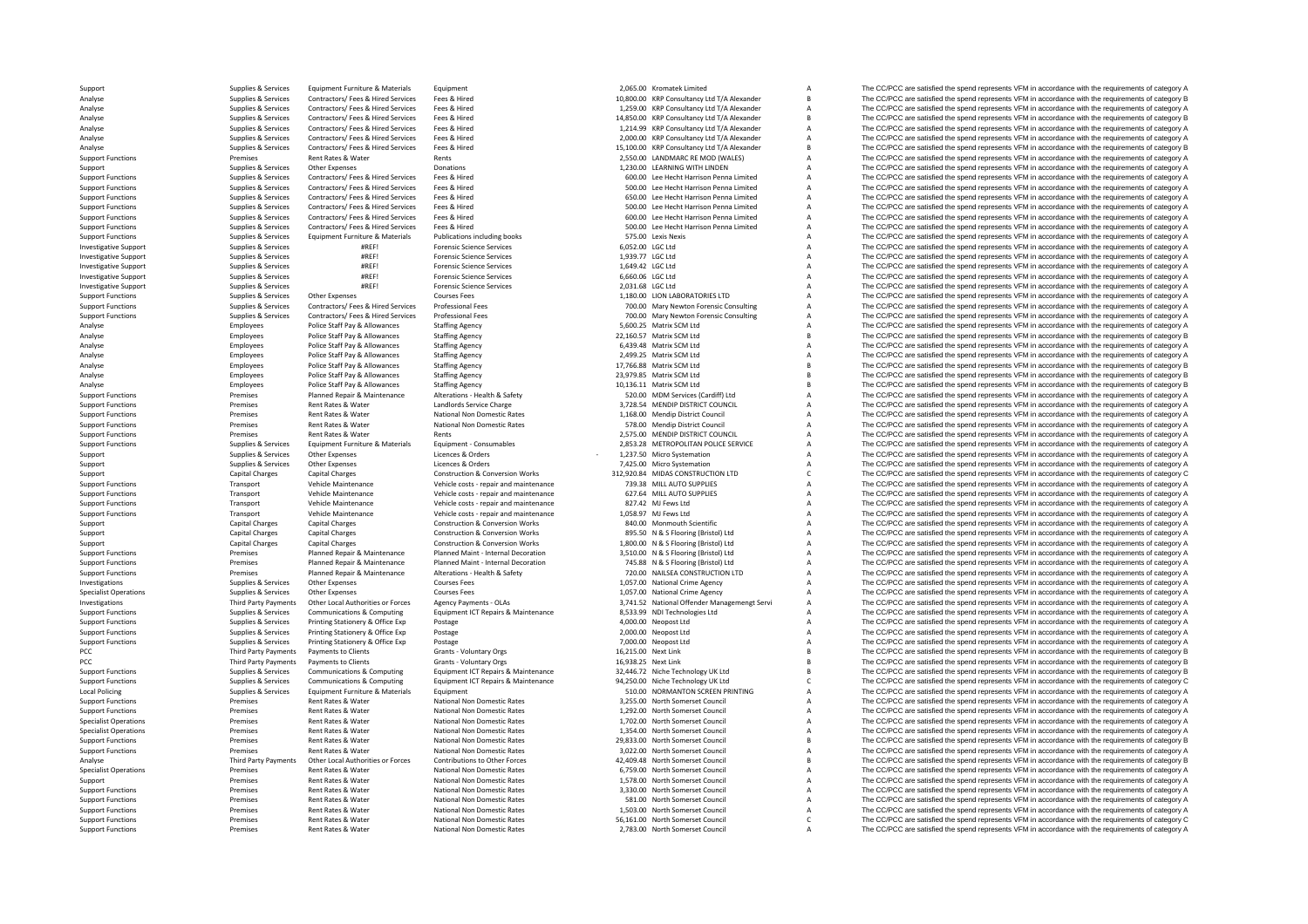**Roads Policing Local Policing National Policing** Roads Policing

Support Functions Premises Rent Rates Rent Rates National Non Domestic Rates 1,352.00 North Somerset Council A The CC/PCC are satisfied the spend represents VFM in accordance with the requirements of category A Reads Polic Popiles & Services Communications & Computing Equipment ICT Consumables 679.90 Office Depot UK Ltd A The CC/PCC are satisfied the spend represents VFM in accordance with the requirements of category A The Crime of category Support Employees Indirect Employee Expenses Refunds - Contributions 4,584.88 ONE TIME VENDOR A The CC/PCC are satisfied the spend represents VFM in accordance with the requirements of category A support the requirements o Support Employees Indirect Employee Refunds Contributions 1,014.89 ONE TIME VENDOR A The CC/PCC are satisfied the spend represents VFM in accordance with the requirements of category A Investigative Support Support Supplies & Services #REF! Forensic Science Services 2,249.50 ORCHID CELLMARK LTD A The CC/PCC are satisfied the spend represents VFM in accordance with the requirements of category A Investigative Support Supplies Aservices AREF! The Compact Science Services 24,654.00 ORCHID CELLMARK LTD B The CC/PCC are satisfied the spend represents VFM in accordance with the requirements of category B and the requir Investigative Support Supplies Applies & Services #REF! Forensic Science Services 3,044.50 ORCHID CELLMARK LTD A The CC/PCC are satisfied the spend represents VFM in accordance with the requirements of category A Investiga Investigative Support Supplies & Services #REF! Forensic Science Services 17,748.25 ORCHID CELLMARK LTD B The CC/PCC are satisfied the spend represents VFM in accordance with the requirements of category B Investigative Su Investigative Support Support Support Support Support Support Support of the Support Support Support Support Support Support Support Support Support Support Support Support Support Support Support Support Support Support S Investigative Support Supplies Services Support Support Support Support Support Support Support Support Support Support Support Support Support Support Support Support Support Support Support Support Support Support Suppor Investigative Support Supplies & Services #REF! Forensic Science Services 3,153.00 ORCHID CELLMARK LTD A The CC/PCC are satisfied the spend represents VFM in accordance with the requirements of category A Investigative Support Support Supplies & Services #REF! Forensic Science Services Forensic Science Services 1,670.00 ORCHID CELLMARK LTD A The CC/PCC are satisfied the spend represents VFM in accordance with the requiremen The CC/PCC are satisfied the spend represents VFM in accordance with the requirements of category B Analyse Supplies & Services Other Expenses Maintenance of dogs/cats 762.50 Overhill Kennels & Exports A The CC/PCC are satisfied the spend represents VFM in accordance with the requirements of category A<br>Analyse Supplies & Analyse Supplies Analyse Supplies Supplies Supplies Other Experience of dogs/cats 762.50 Overhill Kennels & Exports A The CC/PCC are satisfied the spend represents VFM in accordance with the requirements of category A Supp Analyse Supplies & Services Other Expenses Maintenance of dogs/cats 500.00 Overhill Kennels & Exports A The CC/PCC are satisfied the spend represents VFM in accordance with the requirements of category A<br>Analyse Supplies & Analyse Supplies Analyse Supplies A The CC/PCC are satisfied the spend represents VFM in accordance with the requirements of category A<br>The CC/PCC are satisfied the spend represents VFM in accordance with the requirements Analyse Supplies & Services Other Expenses Maintenance of dogs/cats 762.50 Overhill Kennels & Exports A The CC/PCC are satisfied the spend represents VFM in accordance with the requirements of category A Nanalyse Supplies Analyse Supplies Services Other Expenses Maintenance of dogs/cats 762.50 Overhill Kennels & Exports A The CC/PCC are satisfied the spend represents VFM in accordance with the requirements of category A The CC/PCC are satis Analyse Supplies & Services Other Expenses Maintenance of dogs/cats 862.50 Overhill Kennels & Exports A The CC/PCC are satisfied the spend represents VFM in accordance with the requirements of category A A Analyse Supplies Analyse Supplies Analyse Supplies Supplies Other Expenses Maintenance of dogs/cats 762.50 Overhill Kennels & Exports A The CC/PCC are satisfied the spend represents VFM in accordance with the requirements of category A Sup Analyse Supplies & Services Other Expenses Maintenance of dogs/cats 762.50 Overhill Kennels & Exports A The CC/PCC are satisfied the spend represents VFM in accordance with the requirements of category A Analyse Supplies & Analyse Supplies & Services Other Expenses Maintenance of dogs/cats 762.50 Overhill Kennels & Exports A The CC/PCC are satisfied the spend represents VFM in accordance with the requirements of category A The Crip in accord Poplies & Services Other Expenses Maintenance of dogs/cats 1,525.00 Overhill Kennels & Exports A The CC/PCC are satisfied the spend represents VFM in accordance with the requirements of category A Supplies A Services Other Analyse Supplies Analyse Supplies & Services Other Expenses Maintenance of dogs/cats 762.50 Overhill Kennels & Exports A The CC/PCC are satisfied the spend represents VFM in accordance with the requirements of category A S Support Employees Police Staff Pay & Allowances Police Staff - Basic Pay 36,975.12 PCC for Devon & Cornwall B The CC/PCC are satisfied the spend represents VFM in accordance with the requirements of category B<br>Support Burg Support Employees Police Pay & Allowances Police Sergeant - Basic Pay 37,106.12 PCC for Devon & Cornwall B The CC/PCC are satisfied the spend represents VFM in accordance with the requirements of category B Support Cornwal Specialist Operations Supplies & Services Communications & Computing Tel Enquiry Service 4,372.00 PCC for Devon & Communications A The CC/PCC are satisfied the spend represents VFM in accordance with the requirements of ca Support Employees Police Pay & Allowances Police Chief Inspector - Basic Pay 12,790.82 PCC for Devon & Cornwall B The CC/PCC are satisfied the spend represents VFM in accordance with the requirements of category B Supplies Specialist Operations Supplies Services Subsistence Subsistence Subsistence Subsistence Subsistence Subsistence Subsistence Subsistence Subsistence Subsistence Subsistence Subsistence and the corner of the cornwall A The C SPEC for Devon & Cornwall A The CC/PCC are satisfied the spend represents VFM in accordance with the requirements of category A The CC/PCC are satisfied the spend represents VFM in accordance with the requirements of categ Third Party Payments Other Local Authorities or Forces Contribution to Tri-force on the COLOGY CE CONNUMERTAING CONNUMERTAING CONNUMERTAING CONNUMERTAING CONNUMERTAING CONNUMERTAING CONNUMERTAING CONNUMERTAING CONNUMERTAIN Support Employees Police Pay & Allowances Police Inspector - Basic Pay 10,758.92 PCC for Devon & Cornwall B The CC/PCC are satisfied the spend represents VFM in accordance with the requirements of category B Support Police Pay & Allowances Police Pay Allowance - PC 2,242.62 PCC for Devon & Cornwall A The CC/PCC are satisfied the spend represents VFM in accordance with the requirements of category A Secialist Devon & Cornwall S Species Third Party Party Party Party Party Party Party Party Party Party Party Party Party Party Party Party Party Party Party Party Party Party Party Party Party Party Party Party Party Party Party Party Party Party Part Support The CC/PCC are satisfied the spend represents VFM in accordance with the requirements of category<br>
Specialist Operations The CC/PCC are satisfied the spend represents VFM in accordance with the requirements of cate Employees Police Overtime Police PC ‐ Overtime 1,772.56 PCC for Dorset A The CC/PCC are satisfied the spend represents VFM in accordance with the requirements of category A Support Third Party Payments Other Local Authorities or Forces Contributions to Other Forces 4,917.84 PCC for Dyfed‐Powys A The CC/PCC are satisfied the spend represents VFM in accordance with the requirements of category Support Employees Police Pay & Allowances Police Chief Inspector - Basic Pay 6,942.18 PCC for Gloucestershire A The CC/PCC are satisfied the spend represents VFM in accordance with the requirements of category A Specialist Specialist Operations Employees Police Staff Pay & Allowances Police Staff - Basic Pay Police Staff - Basic Pay Police Staff - Basic Pay 6,156.57 PCC for Gloucestershire A The CC/PCC are satisfied the spend represents VFM Supplies & Services Contractors/ Fees & Hired Services Fees & Hired Microsofthe 4,846.57 PCC for Gloucestershire A The CC/PCC are satisfied the spend represents VFM in accordance with the requirements of category A The COP Specialist Operations Specialist Operations Police Pay Bellica Pay Police PC Assic Pay 37,401.09 PCC for Gloucestershire B The CC/PCC are satisfied the spend represents VFM in accordance with the requirements of category B Specialist Operations Supplies Supplies Supplies Supplies Supplies Supplies Supplies Supplies Supplies Supplies Supplies Supplies Supplies Supplies Supplies Supplies Supplies Supplies Supplies Supplies Supplies Supplies Su Support Employees Police Pay & Allowances Police Sergeant - Basic Pay 10,741.33 PCC for Gloucestershire B The CC/PCC are satisfied the spend represents VFM in accordance with the requirements of category B<br>Support Premises Support Premises Rent Rates & Water Rents Rents Rents Rents Allowances Rents Rents Rents Rents Rents Rents Rents Rents Rents and Department of COLOGIES Rent Rates & Water Rents Rents Rents Rents Rents Rents Rents Rents Ren Employees Police Pay & Allowances Police Chief Inspector - Basic Pay 6448.67 PCC for Gloucestershire A The CC/PCC are satisfied the spend represents VFM in accordance with the requirements of category A Third Party Payments Other Local Authorities or Forces Contributions to Other Forces 12.872.00 PCC for Merseyside BECCPCC are satisfied the spend represents VFM in accordance with the requirements of category B Specialist Operations Supplies Aservices Other Expenses Courses Fees Courses Courses Courses Courses Courses Courses Courses Courses Courses Courses Courses and the Spend of Courses and the CC/PCC are satisfied the spend r Policing Supplies Supplies & Services Equipment Furniture & Materials Equipment Equipment Burniture and the Supplies Equipment Burniture and the Supplies and the spend of the Supplies Are and the requirements of category A Support Functions Supplies & Services Contractors/ Fees & Hired Services Professional Fees Mired Services Professional Fees 615.60 Pearson A The CC/PCC are satisfied the spend represents VFM in accordance with the requirem Support Functions Supplies & Services Contractors/ Fees & Hired Services Fees & Hired Services Fees & Hired 641.50 Pearson A The CC/PCC are satisfied the spend represents VFM in accordance with the requirements of category Equipment Furniture & Materials Publications including books 864.00 Pearson 864.00 Pearson A The CC/PCC are satisfied the spend represents VFM in accordance with the requirements of category A The Critering Category A The Support Supplies & Services Catering Catering Catering Catering Catering Catering Catering Catering Catering Catering Catering Catering a The CC/PCC are satisfied the spend represents VFM in accordance with the requirement Support Support Support Support Support Support Support Support Support Support Support Support Support Support Support Support Support Support Support Support Support Support Support Support Support Support Support Suppor Support Support Support Support Support Support Support Support Support Support Support Support Support Support<br>Support Functions Support Permises Waste Disposal – Premises Waste Disposal – Premises Waste Disposal – Premis The CC/PCC are satisfied the spend represents VFM in accordance with the requirements of category A Support Functions Waster Disposal – Premises Waste Disposal – Premises 900.00 Perrys Recycling Ltd A The CC/PCC are satisfied the spend represents VFM in accordance with the requirements of category A The CC/PCC are satisf Support Capital Charges Capital Charges Vehicles Purchase Vehicles Purchase 10,385.22 Peugeot Motor Company Plc B The CC/PCC are satisfied the spend represents VFM in accordance with the requirements of category B Support Capital Charges Capital Charges Capital Charges Vehicles Purchase Vehicles Purchase 15,409.48 Peugeot Motor Company Plc B The CC/PCC are satisfied the spend represents VFM in accordance with the requirements of cat Printing Stationery & Office Exp Postage exponents of category A 1,272.60 Pitney Bowes Ltd A The CC/PCC are satisfied the spend represents VFM in accordance with the requirements of category A 1,205.60 Pitney Bowes Ltd A T Support Functions Supplies & Services Printing Stationery & Office Exp Postage Principal and the context of CONSCORTING A The CC/PCC are satisfied the spend represents VFM in accordance with the requirements of category A Postage States and Stations Supplies States A The CC/PCC are satisfied the spend represents VFM in accordance with the requirements of category A The CC/PCC are satisfied the spend represents VFM in accordance with the req Support Functions Supplies Agencies Equipment Functions Equipment Equipment Equipment Purniture & Materials Equipment Equipment Purniture and Equipment Purniture and the CO/PC are satisfied the spend represents VFM in acco Support Functions Supplies & Services Printing Stationery & Office Exp Postage 2,900.18 Pitney Bowes Ltd A The CC/PCC are satisfied the spend represents VFM in accordance with the requirements of category A Support Functio Supplies & Services Contractors/Fees & Hired Services Professional Fees Professional Fees Music Professional Fees Music Professional Fees Music Passage and The COPCC are satisfied the spend represents VFM in accordance wit Support Supplies & Services Equipment Furniture & Materials Equipment 1,260.00 PMR Products Ltd A The CC/PCC are satisfied the spend represents VFM in accordance with the requirements of category A Support Functions Transport Vehicle Maintenance Vehicle costs - commissioning 687.12 Premier Hazard Limited A The CC/PCC are satisfied the spend represents VFM in accordance with the requirements of category A Support Func SSO.00 Primetake Ltd Support Functions Supplies A The CC/PCC are satisfied the spend represents VFM in accordance with the requirements of category A The CC/PCC are satisfied the spend represents VFM in accordance with the Support Functions Premises Rent Rates & Water Rents Rent Rents Rents Rents Rents Rents Rents Rent Rates Rent Rents Rents Rents Rents Rents Rents Rents Rents Rents Rents Rents Rents Rents Rents Rents Rents Rents Rents Pendi Analyse Capital Financing External Interest Debt Charges - Interest Debt Charges - Interest 294,370.00 Public Works Loan Board C The CC/PCC are satisfied the spend represents VFM in accordance with the requirements of cate Support Functions Supplies & Services Printing Stationery & Office Exp Postage The COLOGIC CHASE POWER 2,020.00 PURCHASE POWER A The CC/PCC are satisfied the spend represents VFM in accordance with the requirements of cate Support Functions Support Printing Stationery & Office Exp Postage 4,177.07 PURCHASE POWER A The CC/PCC are satisfied the spend represents VFM in accordance with the requirements of category A Support Functions Supplies & Services Printing Stationery & Office Exp Postage 1,010.00 PURCHASE POWER 1,010.00 PURCHASE POWER A The CC/PCC are satisfied the spend represents VFM in accordance with the requirements of cate Support Functions Supplies & Services Printing Stationery & Office Exp Postage 513.68 PURCHASE POWER STATION CONCENTRIES A The CC/PCC are satisfied the spend represents VFM in accordance with the requirements of category A Support Functions Supplies & Services Printing Stationery & Office Exp Postage Material Design Postage 4,315.00 PURCHASE POWER A The CC/PCC are satisfied the spend represents VFM in accordance with the requirements of cate Postage **Experiences A The CC/PCC** are satisfied the spend represents VFM in accordance with the requirements of category A The CC/PCC are satisfied the spend represents VFM in accordance with the requirements of category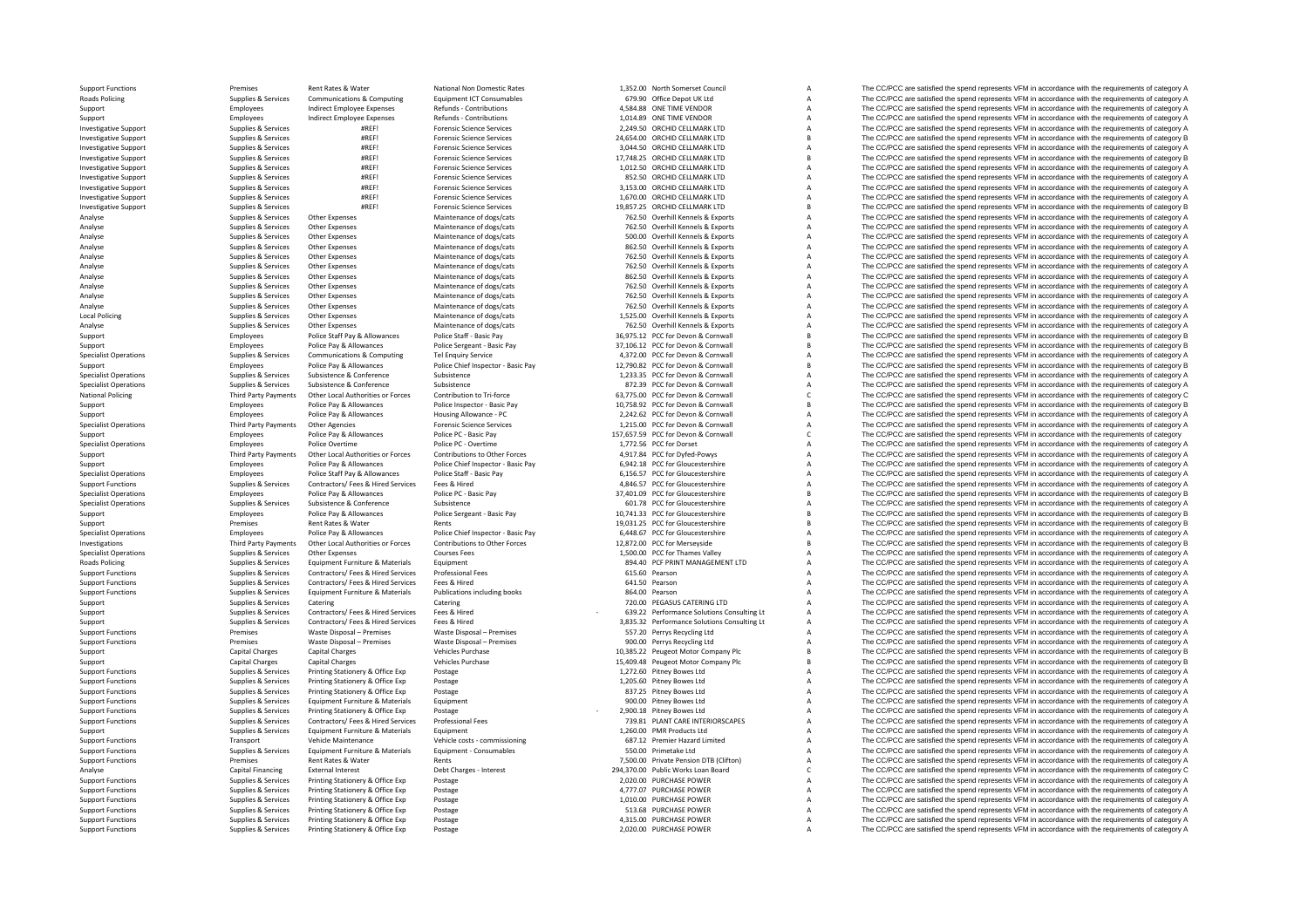**Roads Policing National Policing Local Policing Roads Policing** Criminal JusticeCriminal JusticeCriminal Justice**Roads Policing Roads Policing Roads Policing** Roads Policing **Roads Policing** Roads Policing **National Policing National Policing**  Third Party Payments

Supplies & Services Contractors/ Fees & Hired Services Fees & Hired Supplies According Contractors/ Fees & Hired 600.00 Resilience SW Ltd Supplies & Services Contractors/ Fees & Hired Contractors Fees According Contractors

Support Functions Supplies Aservices Printing Stationery & Office Exp Postage exp Postage 6,335.00 PURCHASE POWER A The CC/PCC are satisfied the spend represents VFM in accordance with the requirements of category A Suppor Support Functions Supplies & Services Printing Stationery & Office Exp Postage exp Postage 685.64 PURCHASE POWER COMERCHASE POWER A The CC/PCC are satisfied the spend represents VFM in accordance with the requirements of c Postage **Supplies A The CC/PCC are satisfied the spend represents VFM in accordance with the requirements of category A The CC/PCC are satisfied the spend represents VFM in accordance with the requirements of category A** Investigative Support Support Support Support Support Support Services **A The CC/PC are satisfied the spend represents VFM in accordance with the requirements of category A** The CC/PC are satisfied the spend represents VFM Investigative Support Support Supplies & Services #REF! Forensic Science Services Forensic Science Services 4,775.00 Randox Testing Services A The CC/PCC are satisfied the spend represents VFM in accordance with the requir Support Functions Supplies Aservices Communications & Computing Equipment ICT Repairs & Maintenance 2,200.00 Recipero Ltd A The CC/PCC are satisfied the spend represents VFM in accordance with the requirements of category A The CC/PCC are satisfied the spend represents VFM in accordance with the requirements of category A Specialist Operations Capital Charges Capital Charges Additions:Non Enhancing Fees 3,345.00 Red Panda Thinking Limited A The CC/PCC are satisfied the spend represents VFM in accordance with the requirements of category A S Specialist Operations Capital Charges Capital Charges Additions:Non Enhancing Fees 7,620.00 Red Panda Thinking Limited A The CC/PCC are satisfied the spend represents VFM in accordance with the requirements of category A Policing Supplies Accordance Equipment Furniture & Materials Equipment Operational Contine & A The CC/PCC are satisfied the spend represents VFM in accordance with the requirements of category A Supplies Accordance with th The CC/PCC are satisfied the spend represents VFM in accordance with the requirements of category A The CC/PCC are satisfied the spend represents VFM in accordance with the requirements of category A The CC/PCC are satisfied the spend represents VFM in accordance with the requirements of category A Support Capital Charges Capital Charges Capital Charges ICT Equipment Purchase 50,427.84 Reveal Media Ltd C The CC/PCC are satisfied the spend represents VFM in accordance with the requirements of category C C C Capital Ch Support Capital Charges Capital Charges Capital Charges Capital Charges ICT Equipment Purchase 798.78 Reveal Media Ltd A The CC/PCC are satisfied the spend represents VFM in accordance with the requirements of category A C Support Capital Charges Capital Charges Capital Charges ICT Equipment Purchase 201,581.16 Reveal Media Ltd C The CC/PCC are satisfied the spend represents VFM in accordance with the requirements of category C<br>Capital Charg The CC/PCC are satisfied the spend represents VFM in accordance with the requirements of category B Support Capital Charges Capital Charges Capital Charges ICT Equipment Purchase 832.98 Reveal Media Ltd A The CC/PCC are satisfied the spend represents VFM in accordance with the requirements of category A Capital Charges C Policing Supplies Services Equipment Furniture & Materials Equipment Operational Equipment Operational 5,385.00 Reveal Media Ltd A The CC/PCC are satisfied the spend represents VFM in accordance with the requirements of ca Supplies & Services Printing Stationery & Office Exp Reprographics (Supplements of Category B and a station of the CC/PCC are satisfied the spend represents VFM in accordance with the requirements of category B<br>
Support Fu Support Functions Capital Charges Capital Charges Capital Charges Construction & Conversion Works 2,200.00 Romac Building Contractors Ltd A The CC/PCC are satisfied the spend represents VFM in accordance with the requireme Support Functions Capital Charges Capital Charges Construction & Conversion Works 615.00 Romac Building Contractors Ltd A The CC/PCC are satisfied the spend represents VFM in accordance with the requirements of category A Capital Charges Construction & Conversion Works 2,300.00 Romac Building Contractors Ltd A The CC/PCC are satisfied the spend represents VFM in accordance with the requirements of category A Charges Construction & Conversio Supplies & Services Clothing Uniforms & Laundry and the Laundry & Dry Cleaning and the CLOS of the COMENT COMENT A The CC/PCC are satisfied the spend represents VFM in accordance with the requirements of category A supplie Clothing Uniforms & Laundry Manutor & Laundry & Dry Cleaning Manutor School and Exercisive Manutor Manutor Clothing Uniforms & Laundry Manutor Cleaning Manutor Stategory A and The CCPCC are satisfied the spend represents V Criminal Justice Arrangements Supplies & Services Clothing Uniforms & Laundry Laundry Earning Supplies and the COVIDENT Criminal Justice Arrangements of category Arrangements of category Arrangements of category Arrangemen Clothing Uniforms & Laundry Manndry & Dry Cleaning Mannes of Company of the COPCC are satisfied the spend represents VFM in accordance with the requirements of category A<br>Printing Stationery & Office Exp Postage Postage Ma Poplies & Services Printing Stationery & Office Exp Postage 3,189.83 ROYAL MAIL GROUP LTD A The CC/PCC are satisfied the spend represents VFM in accordance with the requirements of category A SAS ROYAL MAIL GROUP LTD STATE Policing Supplies & Services Printing Stationery & Office Exp Postage 3,557.34 ROYAL MAIL GROUP LTD A The CC/PCC are satisfied the spend represents VFM in accordance with the requirements of category A Supplies & Services Policing Supplies & Services Printing Stationery & Office Exp Postage Printing Office Exp Postage 2,675.44 ROYAL MAIL GROUP LTD A The CC/PCC are satisfied the spend represents VFM in accordance with the requirements of cat Policing Supplies Area The CC/PCC are satisfied the spend represents VFM in accordance with the requirements of category A<br>A The CC/PCC are satisfied the spend represents VFM in accordance with the requirements of category Policing Supplies Services Printing Stationery & Office Exp Postage 3,206.50 Printing Supplies and Concerned Supplies and The CC/PCC are satisfied the spend represents VFM in accordance with the requirements of category A Postage Supplies A Service A Service A Service CONSTRATION A The CC/PCC are satisfied the spend represents VFM in accordance with the requirements of category A Support Functions Transport Vehicle Maintenance Vehicle costs - commissioning 900.00 RSG ENGINEERING LTD A The CC/PCC are satisfied the spend represents VFM in accordance with the requirements of category A Support Functio Support Functions Transport Vehicle Maintenance Vehicle costs - repair and maintenance 4,386.30 RSG ENGINEERING LTD A The CC/PCC are satisfied the spend represents VFM in accordance with the requirements of category A PCC Party Party Party Payments Other Local Authorities or Forces Charges Financial Services Charges Charges Charges Charges Charges Charges Authorities and the Services LLP A The CC/PCC are satisfied the spend represents VFM i Substrence & Conference & Meeting Expenses Conference & Meeting Expenses Conference & Meeting Expenses Conference & Meeting Expenses Conference & Meeting Expenses Conference & Meeting Expenses Conference & Meeting Expenses Support Functions Supplies & Services Equipment Furniture & Materials Equipment - Consumables 1,820.98 SBI Tac Pro Ltd A The CC/PCC are satisfied the spend represents VFM in accordance with the requirements of category A Support Functions Supplies & Services Equipment Furniture & Materials Equipment - Consumables equipment Functions and Consumables and the CC/PCC are satisfied the spend represents VFM in accordance with the requirements of Support Functions Transport Vehicle Hire Mericle Costs Hired Vehicle Costs 1,950.10 SCOT GROUP LTD A The CC/PCC are satisfied the spend represents VFM in accordance with the requirements of category A Support Functions Tra Support Functions Transport Vehicle Hire Hired Vehicle Costs 904.46 SCOT GROUP LTD A The CC/PCC are satisfied the spend represents VFM in accordance with the requirements of category A Support Functions Costs Pransport Vehicle Hire Pransport Hired Vehicle Costs 925.03 SCOT GROUP LTD A The CO/PCC are satisfied the spend represents VFM in accordance with the requirements of category A Support Functions Transport Vehicle Maintenance Vehicle costs requirements and maintenance 1,597.90 SCOT GROUP LTD A The CC/PCC are satisfied the spend represents VFM in accordance with the requirements of category A Supplies & Services Contractors/ Fees & Hired Services Fees & Hired Mustang Pees & Hired Mustang Pees & Hired Mustang Pees & Hired Mustang Pees & Hired Mustang Descurity Services (UK) Lt A The CC/PCC are satisfied the spen Experience of the CO/PCC are satisfied the spend represents VFM in accordance with the requirements of category<br>
Supplies & Services Contractors/ Fees & Hired Supplies are contractors/ Fees & Hired Supplies and The CC/PCC Support Supplies & Services Contractors/ Fees & Hired Services Fees & Hired 627.00 Security Services (UK) Lt A The CC/PCC are satisfied the spend represents VFM in accordance with the requirements of category A Support Functions Premises Rent Rates & Water National Non Domestic Rates 53,676.00 Sedgemoor District Council C The CC/PCC are satisfied the spend represents VFM in accordance with the requirements of category C Support Capital Charges Capital Charges Capital Charges Other Plant & Equipment Charges Other Plant & Equipment Culter Plant & Equipment Charges Capital Charges Capital Charges Other Plant & Equipment Public Plant & Equipm Support Functions Supplies & Services Equipment Furniture & Materials Loose Furniture 1,190.00 Senator International Ltd A The CC/PCC are satisfied the spend represents VFM in accordance with the requirements of category A Supplies & Support Functions Supplies Supplies Equipment Functions Support Functions Constructions Construction & Construction & Construction & Construction & Construction & Construction & Construction & Construction & Con Support Capital Charges Capital Charges Capital Charges Construction & Conversion Fees 6,127.50 Services Design Solution Ltd A The CC/PCC are satisfied the spend represents VFM in accordance with the requirements of catego The CC/PCC are satisfied the spend represents VFM in accordance with the requirements of category A Support Capital Charges Capital Charges Capital Charges Additions:Non Enhanc Cn&Wk B&I 7,424.00 Services Design Solution Ltd A The CC/PCC are satisfied the spend represents VFM in accordance with the requirements of catego Specialist Operations Capital Charges Additions Charges Additions: Non English Charges Additions: Non English Society<br>The CC/PCC are satisfied the spend represents VFM in accordance with the requirements of category A The National Policing Supplies Services Other Expenses Courses Fees Courses Courses Courses Courses Fees Supplies Courses Fees Supplies Courses Fees Supplies Courses Fees Supplies Courses Fees Supplies Courses Courses Courses Support Functions Transport Functions Transport Transport Transport Vehicle and maintenance Vehicle and maintenance with the requirements of category A The CC/PCC are satisfied the spend represents VFM in accordance with t Support Functions Transport Vehicle Maintenance Vehicle costs - repair and maintenance 1,610.58 SJ Cook & Sons Ltd A The CC/PCC are satisfied the spend represents VFM in accordance with the requirements of category A The C Support Functions Transport Vehicle Maintenance Vehicle costs requirements and maintenance 5,054.51 SJ Cook & Sons Ltd A The CC/PCC are satisfied the spend represents VFM in accordance with the requirements of category A Support Functions Transport Vehicle Maintenance Vehicle costs - repair and maintenance 1,772.30 SJ Cook & Sons Ltd A The CC/PCC are satisfied the spend represents VFM in accordance with the requirements of category A Suppo Vehicle Maintenance Vehicle costs - repair and maintenance 1,156.25 SJ Cook & Sons Ltd A The CC/PCC are satisfied the spend represents VFM in accordance with the requirements of category A Vehicle Maintenance Vehicle Costs Support Functions Transport Vehicle Maintenance Vehicle costs - repair and maintenance 7,229.27 SJ Cook & Sons Ltd A The CC/PCC are satisfied the spend represents VFM in accordance with the requirements of category A Suppo Transport Vehicle Maintenance Vehicle costs ‐ repair and maintenance 982.06 SJ Cook & Sons Ltd A The CC/PCC are satisfied the spend represents VFM in accordance with the requirements of category A Support Functions Support Functions Supplies & Services Contractors/ Fees & Hired Services Fees & Hired Media Press & Mired Support Fees & Hired Support Fees & Hired Support Fees & Hired Support Fees & Hired Support Fees & Support Functions Supplies & Services Contractors/ Fees & Hired Services Fees & Hired Media Press Affects Category A The CC/PCC are satisfied the spend represents VFM in accordance with the requirements of category A Suppo Support Functions Supplies & Services Contractors/ Fees & Hired Services Fees & Hired Media Press & Mired Media Press Alined Media 2,500.00 SMSR (Social & Market Strategic Res Archive The CC/PCC are satisfied the spend rep The CC/PCC are satisfied the spend represents VFM in accordance with the requirements of category A Support Functions Supplies & Subsistence & Conference Hospitality Hospitality 720.00 Sodexo Limited A The CC/PCC are satisfied the spend represents VFM in accordance with the requirements of category A Support Functions an Premises Cleaning & Domestic Supplies Cleaning Charges Cleaning Charges Cleaning Charges 674.52 Sodexo Limited Charges 675.52 Sodexo Limited A The CC/PCC are satisfied the spend represents VFM in accordance with the requir Support Functions Premises Cleaning & Domestic Supplies Cleaning Charges Cleaning Charges Supplies Cleaning Charges 545.75 Sodexo Limited A The CC/PCC are satisfied the spend represents VFM in accordance with the requireme Premises Cleaning & Domestic Supplies Cleaning Charges 21,175.80 Sodexo Limited 21,175.80 Sodexo Limited B The CC/PCC are satisfied the spend represents VFM in accordance with the requirements of category B The requirement Support Functions Premises Cleaning & Domestic Supplies Cleaning Charges Cleaning Charges 3,587.60 Sodexo Limited A The CC/PCC are satisfied the spend represents VFM in accordance with the requirements of category A Suppor Support Functions Premises Cleaning & Domestic Supplies Cleaning Charges Cleaning Charges Cleaning Charges 1,136.16 Sodexo Limited A The CC/PCC are satisfied the spend represents VFM in accordance with the requirements of Support Functions Premises Cleaning & Domestic Supplies Cleaning Charges Cleaning Charges Cleaning Charges 1,357.92 Sodexo Limited A The CC/PCC are satisfied the spend represents VFM in accordance with the requirements of Support Premises Cleaning & Domestic Supplies Cleaning Charges Cleaning Charges STACS Sodexo Limited A The CC/PCC are satisfied the spend represents VFM in accordance with the requirements of category A Support Functions P Support Functions Premises Cleaning & Domestic Supplies Cleaning Charges Cleaning Charges Support Charges 3,587.60 Sodexo Limited A The CC/PCC are satisfied the spend represents VFM in accordance with the requirements of c The CC/PCC are satisfied the spend represents VFM in accordance with the requirements of category A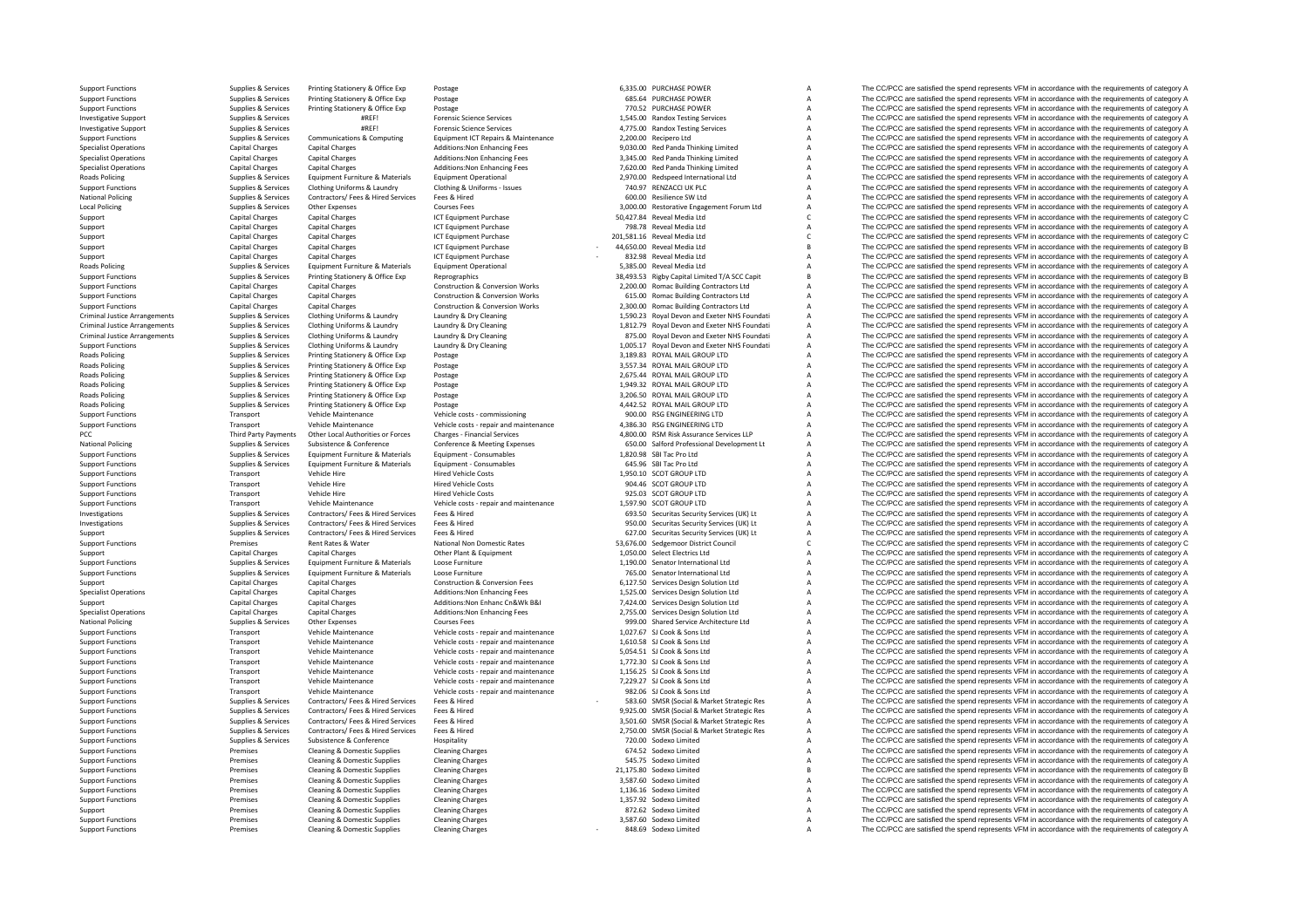Criminal JusticeCriminal JusticePCC Third Party Payments **Local Policing** PCC Third Party Payments **Local Policing** PCC **Third Party Payments** Local Policing

Support Functions Premises Cleaning & Domestic Supplies Cleaning Charges Cleaning Charges 691.93 Sodexo Limited A The CC/PCC are satisfied the spend represents VFM in accordance with the requirements of category A Support Functions Premises Cleaning & Domestic Supplies Cleaning Charges Cleaning Charges 5,552.72 Sodexo Limited A The CC/PCC are satisfied the spend represents VFM in accordance with the requirements of category A Suppor Support Functions Premises Cleaning & Domestic Supplies Cleaning Charges A Cleaning Charges A Cleaning Charges A The CC/PCC are satisfied the spend represents VFM in accordance with the requirements of category A Support Functions Premises Cleaning & Domestic Supplies Cleaning Charges Cleaning Charges Cleaning Charges Cleaning Charges 2,477.37 Sodexo Limited A The CC/PCC are satisfied the spend represents VFM in accordance with the Supplies & Services Catering Catering Catering Catering Catering Catering Catering Catering Catering Catering Catering Category A The CC/PCC are satisfied the spend represents VFM in accordance with the requirements of cat Support Functions Premises Cleaning & Domestic Supplies Cleaning Charges Cleaning Charges Cleaning Charges 21,175.80 Sodexo Limited B The CC/PCC are satisfied the spend represents VFM in accordance with the requirements of Support Functions Supplies Services Subsistence Support Hospitality Hospitality Hospitality Support Functions and The CC/PCC are satisfied the spend represents VFM in accordance with the requirements of category A Support Support Functions Premises Cleaning & Domestic Supplies Cleaning Cleaning Charges 755.10 Sodexo Limited A The CC/PCC are satisfied the spend represents VFM in accordance with the requirements of category A Support Functions Premises Cleaning & Domestic Supplies Cleaning Charges Cleaning Charges 2,709.34 Sodexo Limited A The CC/PCC are satisfied the spend represents VFM in accordance with the requirements of category A Support Premises Cleaning & Domestic Supplies Cleaning Charges Cleaning Charges Cleaning Charges Cleaning Charges 627.62 Sodexo Limited A The CC/PCC are satisfied the spend represents VFM in accordance with the requirement Premises Cleaning & Domestic Supplies Cleaning Charges 2,270.48 Sodexo Limited A The CC/PCC are satisfied the spend represents VFM in accordance with the requirements of category A Support Functions Premises Cleaning & Domestic Supplies Cleaning Charges Cleaning Charges 826.73 Sodexo Limited A The CC/PCC are satisfied the spend represents VFM in accordance with the requirements of category A Support Cleaning & Domestic Supplies Cleaning Charges Cleaning Charges Cleaning Charges Cleaning Charges Cleaning Charges Cleaning Charges Cleaning Charges Cleaning Charges Cleaning Charges Cleaning Charges 639.10 Sodexo Limited A Support Functions and the companies Cleaning & Domestic Supplies Cleaning Bomestic Supplies Cleaning Applies Cleaning Charges 23,466.17 Sodexo Limited B The CC/PCC are satisfied the spend represents VFM in accordance with Support Functions Support Functions Support Functions Supplies A The CC/PCC are satisfied the spend represents VFM in accordance with the requirements of category A The CC/PCC are satisfied the spend represents VFM in acco Support Functions Premises Cleaning & Domestic Supplies Cleaning Charges Cleaning Charges Cleaning Charges 2,477.37 Sodexo Limited A The CC/PCC are satisfied the spend represents VFM in accordance with the requirements of Premises Cleaning & Domestic Supplies Cleaning Charges Cleaning Charges Cleaning Charges Cleaning Charges 500.00 Sodexo Limited A The CC/PCC are satisfied the spend represents VFM in accordance with the requirements of cat Support Functions Premises Cleaning & Domestic Supplies Cleaning Charges Cleaning Charges Cleaning Charges 1,919.39 Sodexo Limited A The CC/PCC are satisfied the spend represents VFM in accordance with the requirements of Specialist Operations Premises Cleaning & Domestic Supplies Cleaning Charges Cleaning Charges 962.74 Sodexo Limited A The CC/PCC are satisfied the spend represents VFM in accordance with the requirements of category A The Support Functions Premises Cleaning & Domestic Supplies Cleaning Charges Cleaning Charges Cleaning Charges 1,815.17 Sodexo Limited A The CC/PCC are satisfied the spend represents VFM in accordance with the requirements of Support Functions Premises Cleaning & Domestic Supplies Cleaning Charges Cleaning Charges Cleaning Charges 2,709.34 Sodexo Limited A The CC/PCC are satisfied the spend represents VFM in accordance with the requirements of Experiences Cleaning & Domestic Supplies Cleaning Charges Cleaning Charges Cleaning Charges Cleaning Charges 1,276.00 Sodexo Limited A The CC/PCC are satisfied the spend represents VFM in accordance with the requirements o Support Functions Premises Cleaning & Domestic Supplies Cleaning Charges Cleaning Charges 582.13 Sodexo Limited A The CC/PCC are satisfied the spend represents VFM in accordance with the requirements of category A Support Premises Cleaning & Domestic Supplies Cleaning Charges Cleaning Charges 4,820.75 Sodexo Limited A The CC/PCC are satisfied the spend represents VFM in accordance with the requirements of category A Support Premises Support Premises Cleaning & Domestic Supplies Cleaning Charges 4,820.75 Sodexo Limited A The CC/PCC are satisfied the spend represents VFM in accordance with the requirements of category A Support Capital Charges Capital Charges Capital Charges Capital Charges ICT Equipment Purchase 1,279.20 Softcat Limited A The CC/PCC are satisfied the spend represents VFM in accordance with the requirements of category A Equipment ICT Software examples of category A The CC/PCC are satisfied the spend represents VFM in accordance with the requirements of category A The CC/PCC are satisfied the spend represents VFM in accordance with the req Support Functions Support Communications & Communications & Communications & Communications & Communications & Communications & Communications & Communications & Communications & Communications & Communications & Communica Support Functions Supplies & Services Communications & Computing Equipment ICT Repairs & Maintenance 1,410.80 SOFTWARE BOX LTD A The CC/PCC are satisfied the spend represents VFM in accordance with the requirements of category A Support Functions and the Computer of Support Support Support Support Support Support Support Computer of the Computer of Computer of Computer of Computer of Computer Support Functions & Computer Computer Computer Computer Equipment ICT Software Communications Communications Communications Computing Computing Computing Computing Computing Computing Computing A The CC/PCC are satisfied the spend represents VFM in accordance with the requireme Support Functions Supplies Services Communications & Computing Equipment ICT Software 2,128.77 SOFTWARE BOX LTD A The CC/PCC are satisfied the spend represents VFM in accordance with the requirements of category A Support Sunnort Functions Sunnites & Services Communications & Communities Foundations Communities Communications Communities Foundations Foundation Featurements CENS and The COPCC are satisfied the spend represents VFM in accorda Support Capital Charges Capital Charges Capital Charges Construction & Conversion Works 8,695.00 Solar Valley Electrical Limited A The CC/PCC are satisfied the spend represents VFM in accordance with the requirements of ca Support Capital Charges Capital Charges Additions:Non Enhanc Cn&Wk B&I 1,977.00 Solar Valley Electrical Limited A The CC/PCC are satisfied the spend represents VFM in accordance with the requirements of category A Capital Support Capital Charges Capital Charges Additions:Non Enhanc Cn&Wk B&I 1,395.00 Solar Valley Electrical Limited A The CC/PCC are satisfied the spend represents VFM in accordance with the requirements of category A Support Support Capital Charges Capital Charges Construction & Conversion Works 5,586.35 Solar Valley Electrical Limited A The CC/PCC are satisfied the spend represents VFM in accordance with the requirements of category A Premises Planned Repair & Maintenance Planned Maint - Electrical 7.475.00 Solar Valley Electrical The CC/PCC are satisfied the spend represents VFM in accordance with the requirements of category A Support Capital Charges Capital Charges Additions:Non Enhanc Cn&Wk B&I 575.00 Solar Valley Electrical Limited A The CC/PCC are satisfied the spend represents VFM in accordance with the requirements of category A Support Capital Charges Capital Charges Capital Charges Construction & Conversion Works 2,146.45 Solar Valley Electrical Limited A The CC/PCC are satisfied the spend represents VFM in accordance with the requirements of ca Support Capital Charges Capital Charges Additions:Non Enhanc Cn&Wk B&I 678.00 Solar Valley Electrical Limited A The CC/PCC are satisfied the spend represents VFM in accordance with the requirements of category A on the contract of the contract the contract of the contract of the contract of the contract of the contract of the contract of the contract of the contract of the contract of the contract of the contract of the contract o Cunnot Eunctions and Cultural Promises and Promises and Promises and Promises and Promises and Promises and Promises and Promises and Promises and Promises and Promises and Promises and Promises and Promises and Promises a Payments to Clients Grants - Voluntary Orgs Grants Payments of Category A 4,752.25 Somerset and Avon Rape and Sexual A The CC/PCC are satisfied the spend represents VFM in accordance with the requirements of category A Ren Support Functions Premises Rent Rents Rent Rents Rents Rents Rents Rents Rents Rents Rents Rents Rents Rents Rents Rents Rents Rents Rents Rents Rents Rent Rents Rents Rents Rents Rents Rents Rents Rents Rents Rents Rents Third Party Payments Payments to Clients Grants - Voluntary Orgs Martia Crants Crants A2,446.00 SOMERSET COUNTY COUNCIL B The CC/PCC are satisfied the spend represents VFM in accordance with the requirements of category B<br> Support Functions Supplies & Services Subsistence & Conference Hospitality Hospitality 1,017.00 SOMERSET COUNTY COUNCIL A The CC/PCC are satisfied the spend represents VFM in accordance with the requirements of category A Support Functions Supplies & Supplies & Subsistence & Conference Hospitality Hospitality 1,044.00 SOMERSET COUNTY COUNCIL A The CC/PCC are satisfied the spend represents VFM in accordance with the requirements of category Third Party Payments Other Local Authorities or Forces Charges - Financial Services 1,000.00 SOMERSET COUNTY COUNCIL A The CC/PCC are satisfied the spend represents VFM in accordance with the requirements of category A Gra Payments to Clients Grants Poluntary Orgs Marty Payments of County COUNCIL CHIENT COUNTY COUNCIL CHIENT COUNTY COUNCIL CHIENT OF COUNTY COUNCIL CHIENT OF COUNTY COUNCIL CHIENT OUNCIL CHIENT OUNCIL CHIENT OUNCIL CHIENT OUNC Party Payments Other Local Authorities or Forces Charges - Financial Services 32,500.00 SOMERSET COUNTY COUNCIL B The CC/PCC are satisfied the spend represents VFM in accordance with the requirements of category B<br>Employee Employees Police Staff Pay & Allowances Police Staff - Police Pension 288,000.00 Somerset County Council Pension Fun<br>Analyse The CC/PCC are satisfied the spend represents VFM in accordance with the requirements of category Support Functions Premises Rent Rates Rent Rates National Non Domestic Rates 13,543.00 South Gloucestershire B The CC/PCC are satisfied the spend represents VFM in accordance with the requirements of category B Support Rat Premises Rent Rates & Water Mational Non Domestic Rates 3,057.00 South Gloucestershire A The CC/PCC are satisfied the spend represents VFM in accordance with the requirements of category A Premises Rent Rates National Non Support Premises Rent Rates & Water National Non Domestic Rates 811.00 South Gloucestershire A The CC/PCC are satisfied the spend represents VFM in accordance with the requirements of category A Support Functions Premises National Non Domestic Rates 35,784.00 South Gloucestershire 35,784.00 South Gloucestershire 35,784.00 South Gloucestershire B The CC/PCC are satisfied the spend represents VFM in accordance with the requirements of categor Support Functions Rent Rates Rent Rates Rent Rates Rent Rates National Non Domestic Rates 708.78 South Gloucestershire A The CC/PCC are satisfied the spend represents VFM in accordance with the requirements of category A Support Functions Current Rates Rent Rates Rent Rates Rent Rates National Non Domestic Rates 1,367.00 South Gloucestershire A The CC/PCC are satisfied the spend represents VFM in accordance with the requirements of categor Support Functions Premises Rent Rates Rent Rates Rent Rates National Non Domestic Rates 14,289.00 South Gloucestershire B The CC/PCC are satisfied the spend represents VFM in accordance with the requirements of category B<br> Payments to Clients Scrants - Voluntary Orgs Crants Payments of Crancestershire Council B The CC/PCC are satisfied the spend represents VFM in accordance with the requirements of category B<br>Rent Rates & Water Rents Pents C Support Functions Premises Rent Rates & Water Rents Rent Rents Rent Rates Rent Rates Rent Rates Rent Rates Rent Rates Rent Rates Rent Rates Rent Rates Rent Rates Rent Rates Rent Rates Rent Rates Rent Rates Rent Rates Rent Premises Rent Rates & Water National Non Domestic Rates 545.00 South Somerset District Council A The CC/PCC are satisfied the spend represents VFM in accordance with the requirements of category A Support Functions Premises Rent Rates & Water National Non Domestic Rates 520.00 South Somerset District Council A The CC/PCC are satisfied the spend represents VFM in accordance with the requirements of category A Support Functions Construction & Conversion Works Manual Charges Capital Charges Capital Charges Capital Charges Capital Charges Capital Charges Capital Charges Capital Charges Capital Charges Capital Charges Capital Charg Support Capital Charges Capital Charges Capital Charges Support Capital Charges ICT Equipment Purchase 10.774.38 SOUTH WEST ONE LIMITED A The CC/PCC are satisfied the spend represents VFM in accordance with the requirement Support Capital Charges Capital Charges Capital Charges Other Plant & Equipment 10,774.38 SOUTH WEST ONE LIMITED B The CC/PCC are satisfied the spend represents VFM in accordance with the requirements of category B Support Capital Charges Capital Charges Capital Charges ICT Equipment Purchase 11,075.17 SOUTH WEST ONE LIMITED B The CC/PCC are satisfied the spend represents VFM in accordance with the requirements of category B category SUPPORT FUNCTIONS A The CC/PCC are satisfied the spend represents VFM in accordance with the requirements of category A<br>A The CC/PCC are satisfied the spend represents VFM in accordance with the requirements of category A Support Functions Supplies & Services Communications & Computing Equipment ICT equipment ICT 818.68 SOUTH WEST ONE LIMITED A The CC/PCC are satisfied the spend represents VFM in accordance with the requirements of category Support Capital Charges Capital Charges Capital Charges ICT Equipment Purchase 5,075.97 SOUTH WEST ONE LIMITED A The CC/PCC are satisfied the spend represents VFM in accordance with the requirements of category A Support C Supplies & Services Communications & Computing Equipment ICT 13,501.56 SOUTH WEST ONE LIMITED B The CC/PCC are satisfied the spend represents VFM in accordance with the requirements of category B services Computing and the Support Functions Supplies & Services Communications & Computing Equipment ICT Equipment ICT 818.68 SOUTH WEST ONE LIMITED A The CC/PCC are satisfied the spend represents VFM in accordance with the requirements of category Support Functions Supplies & Services Equipment Furniture & Materials Equipment - Consumables and a count of the COPCC are satisfied the spend represents VFM in accordance with the requirements of category A<br>Support Functi Support Functions Supplies & Supplies & Services Communications & Computing Equipment ICT 16,333.33 SOUTHWEST ONE ICT B The CC/PCC are satisfied the spend represents VFM in accordance with the requirements of category B<br>Su Support Functions Supplies & Supplies & Services Communications & Computing Equipment ICT 16,333.33 SOUTHWEST ONE ICT B The CC/PCC are satisfied the spend represents VFM in accordance with the requirements of category B<br>Su B The CC/PCC are satisfied the spend represents VFM in accordance with the requirements of category B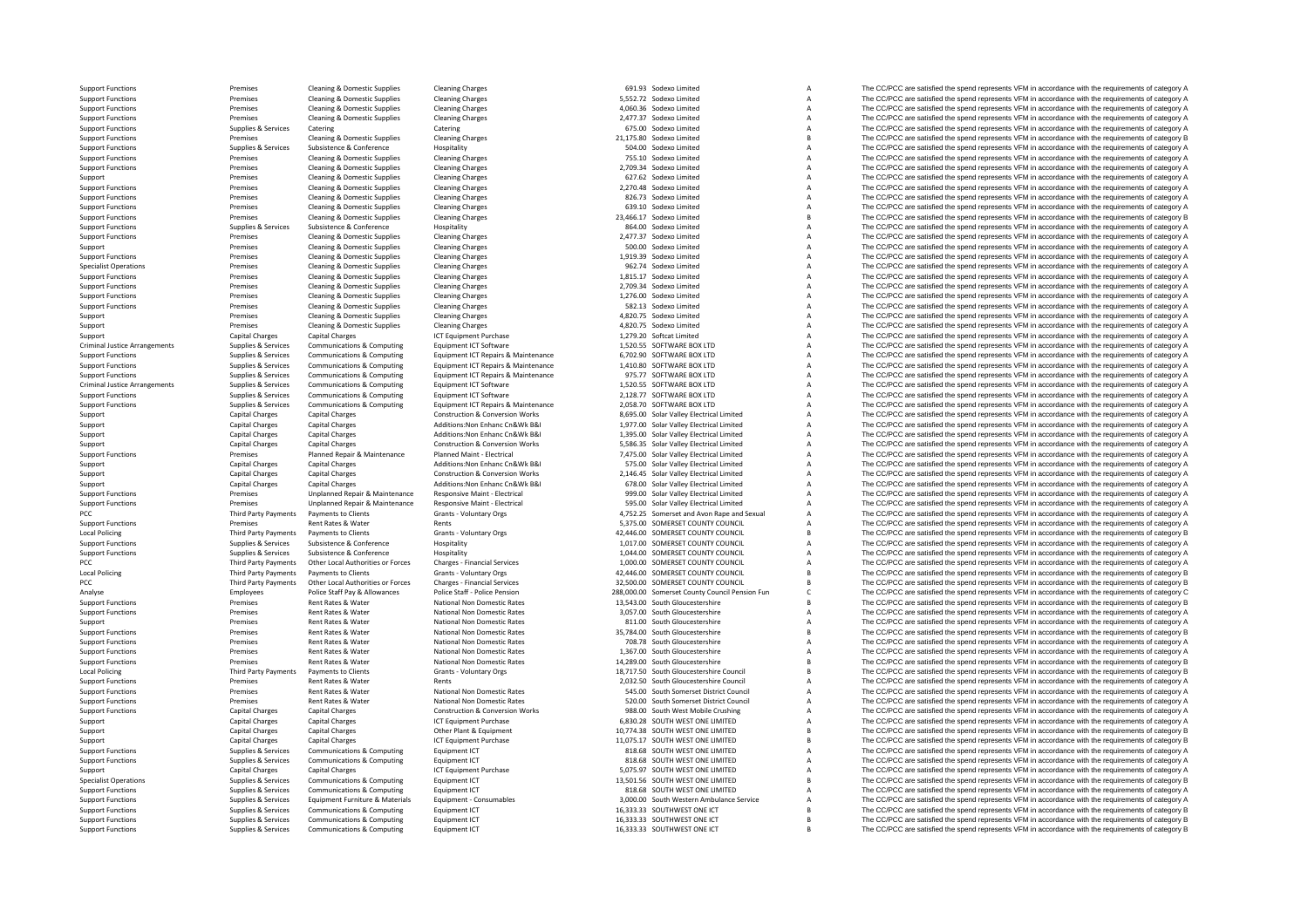**Roads Policing** Roads Policing RoadsCriminal Justice**Roads Policing** RoadsPCC Third Third Third Third Third Third Third Third Third Third Third Third Third Third Third Third Third Third

Support Functions Capital Charges Capital Charges Capital Charges ICT Arges ICT Capital Charges ICT Capital Charges ICT Capital Charges ICT Capital Charges ICT Capital Charges ICT Capital Charges ICT Capital Charges ICT Su Support Functions Capital Charges Capital Charges ICT Capital Charges ICT Capital Charges ICT Capital Charges ICT Capital Charges ICT Support Functions Connuclear Capital Charges ICT Capital Charges ICT Support Functions C Support Functions Support Support Communications & Computing Equipment ICT 11,647.80 SOUTHWEST ONE ICT B The CC/PCC are satisfied the spend represents VFM in accordance with the requirements of category B Support Functions Third Party Payments Other Agencies Contract Payment Contract Payment Agencies Contract Payment Agencies Contract Payment Agencies Contract Payment 43,702.74 Southwest One Unitary Charge The CC/PCC are sa Third Party Payments Other Agencies Contract Payment 25,500.00 Southwest One Unitary Charge B The CC/PCC are satisfied the spend represents VFM in accordance with the requirements of category B Support Functions Third Party Payments Other Agencies Contract Payment Contract Payment 73,943.64 Southwest One Unitary Charge C The CC/PCC are satisfied the spend represents VFM in accordance with the requirements of cate Support Functions Third Party Payments Other Agencies Contract Payment Contract Payment 1,210,963.93 Southwest One Unitary Charge C The CC/PCC are satisfied the spend represents VFM in accordance with the requirements of c Specialist Operations Premises Planned Repair & Maintenance Premises Costs 989.28 Sovereign Fire & Security Ltd A The CC/PCC are satisfied the spend represents VFM in accordance with the requirements of category A Support Functions Premises Planned Repair & Maintenance Servicing - CCTV 1,018.83 Sovereign Fire & Security Ltd A The CC/PCC are satisfied the spend represents VFM in accordance with the requirements of category A Support Functions Premises Planned Repair & Maintenance Fire Alarms Fire Alarms 743.75 Sovereign Fire & Security Ltd A The CC/PCC are satisfied the spend represents VFM in accordance with the requirements of category A Sup Premises Planned Repair & Maintenance CCTV COTV 3,071.18 Sovereign Fire & Security Ltd A The CC/PCC are satisfied the spend represents VFM in accordance with the requirements of category A Support Functions Premises Planned Repair & Maintenance Fire Alarms Fire Alarms 1,117.22 Sovereign Fire & Security Ltd A The CC/PCC are satisfied the spend represents VFM in accordance with the requirements of category A S Planned Maint ‐ Electrical 3,183.73 Sovereign Fire & Security Ltd A The CC/PCC are satisfied the spend represents VFM in accordance with the requirements of category A<br>Functions Planned Maint – Electrical 1998.73 Sovereign Supplies Services Communications & Computing Equipment ICT Consumables 1998.72 Specialist Computer Centres A The CC/PCC are satisfied the spend represents VFM in accordance with the requirements of category A Supplies & Se Supplies & Services Communications & Computing Equipment ICT Consumables and the communications of the communications of the communications of category and the services of category of the communications computing Equipment Supplies Services Communications & Computing Equipment ICT Repairs & Maintenance 1,019.24 Specialist Communications and The CC/PCC are satisfied the spend represents VFM in accordance with the requirements of category A<br>Su The CC/PCC are satisfied the spend represents VFM in accordance with the requirements of category  $R$ Supplies Supplies & Services Subsistence & Conference Conference Conference Conference Conference Conference Conference Conference Conference Conference Conference Conference Conference Conference Conference Conference CON Support Functions Premises Planned Repair Additionation Cervicing – Lifts 715.00 Stannah Lifts Service Ltd A The CC/PCC are satisfied the spend represents VFM in accordance with the requirements of category A The CC/PCC ar Support Capital Charges Capital Charges Capital Charges Support Capital Charges ICT Equipment Purchase 20,956.20 STONE COMPUTERS LTD B The CC/PCC are satisfied the spend represents VFM in accordance with the requirements o Support Capital Charges Capital Charges Capital Charges Capital Charges ICT Equipment Purchase 655.42 STONE COMPUTERS LTD A The CC/PCC are satisfied the spend represents VFM in accordance with the requirements of category Support Capital Charges Capital Charges Capital Charges ICT Equipment Purchase 828.90 STONE COMPUTERS LTD A The CC/PCC are satisfied the spend represents VFM in accordance with the requirements of category A Support Catego Support Capital Charges Capital Charges ICT Equipment Purchase 20,956.20 STONE COMPUTERS LTD B The CC/PCC are satisfied the spend represents VFM in accordance with the requirements of category B Support Capital Charges Capital Charges Capital Charges ICT Equipment Purchase Servicing Are States Computers Capital Charges Support Capital Charges Capital Charges Capital Charges ICT Equipment Purchase Servicing Are Sta Support Premises Planned Repair & Maintenance Servicing Agreements 894.00 STQ SAFE T QUIP A The CC/PCC are satisfied the spend represents VFM in accordance with the requirements of category A PCC PCC ALLEN Supplies A Services Printing Stationery & Office Exp Reprographics Reprographics A 4,200.00 Studio Diva A The CC/PCC are satisfied the spend represents VFM in accordance with the requirements of category A Su Premises Waste Disposal – Premises Waste Disposal – Premises 544.98 SUEZ Recycling and Recovery UK Ltd A The CC/PCC are satisfied the spend represents VFM in accordance with the requirements of category A Support Functions Premises Waste Disposal – Premises Waste Disposal – Premises State of Disposal – Premises State Disposal – Premises State Disposal – Premises State Disposal – Premises State Disposal – Premises State Disp Vaste Disposal – Premises Waste Disposal – Premises Maste Disposal – Premises 633.75 SUEZ Recycling and Recovery UK Ltd A The CC/PCC are satisfied the spend represents VFM in accordance with the requirements of category A Support Premises Rent Rates & Water Rents 820.84 Summervale Surgery A The CC/PCC are satisfied the spend represents VFM in accordance with the requirements of category A Vehicle Allowances Cycle costs Cycle costs and the costs and the spend of category A The CC/PCC are satisfied the spend represents VFM in accordance with the requirements of category A Contractors/ Fees & Hired Services Fe Policing Supplies & Services Contractors/ Fees & Hired Services Fees & Hired Services Fees & Hired Services Fees & Hired Services Fees & Hired Services Fees & Hired Services Fees & Hired Services Fees & Hired Services Fees Popplies & Services Contractors/ Fees & Hired Services Fees & Hired Services Fees & Hired Services Fees & Hired Services Supplies Are and the spend represents VFM in accordance with the requirements of category B and the r Policing Supplies & Services Contractors/ Fees & Hired Services Fees & Hired Services Fees & Hired 19,740.25 SUSTRANS LTD B The CC/PCC are satisfied the spend represents VFM in accordance with the requirements of category Supplies & Services Other Expenses Courses Fees Courses Fees 1,276.80 Swanswell Charitable Trust A The CC/PCC are satisfied the spend represents VFM in accordance with the requirements of category A Supplies & Services Con Arrivia Arrangements Supplies & Services Contractors/ Fees & Hired Services Fees & Hired Services Fees & Hired Services Fees & Hired Services Fees & Hired Services Fees & Hired Services Fees & Hired Services Fees & Hired S The CC/PCC are satisfied the spend represents VFM in accordance with the requirements of category A Investigative Support Supplies & Services #REF! Forensic Science Services 2,580.00 Systems Technology Consultants Ltd A The CC/PCC are satisfied the spend represents VFM in accordance with the requirements of category A Investigative Support Supplies & Services #REF! Forensic Science Services 680.00 Systems Technology Consultants Ltd A The CC/PCC are satisfied the spend represents VFM in accordance with the requirements of category A Investigative Support Supplies & Services #REF! Forensic Science Services 1,860.00 Systems Technology Consultants Ltd A The CC/PCC are satisfied the spend represents VFM in accordance with the requirements of category A Su Other Expenses Courses Fees 2,530.00 Talking Blues 2,530.00 Talking Blues A The CC/PCC are satisfied the spend represents VFM in accordance with the requirements of category A Investigations Supplies & Services Contractors/ Fees & Hired Services Fees & Hired 2,317.50 Talking Money A The CC/PCC are satisfied the spend represents VFM in accordance with the requirements of category A Services Suppl Analyse Supplies & Services Other Local Authorities or Forces Professional Fees 2,692.50 TAUNTON DEANE BOROUGH COUNCIL A The CC/PCC are satisfied the spend represents VFM in accordance with the requirements of category A<br>2 Analyse Supplies & Services Other Local Authorities or Forces Professional Fees 2,692.50 TAUNTON DEANE BOROUGH COUNCIL A The CC/PCC are satisfied the spend represents VFM in accordance with the requirements of category A<br>2 Support Functions Premises Rent Rates Rent Rates Rent Rates National Non Domestic Rates Services National Non Domestic Rates Service Rent Rates Rent Rates Rent Rates Rent Rates Rent Rates Rent Rates Rent Rent Rates Rent Re Support Support Support Support Support Equipment Equipment Computerials Equipment Equipment CT and the Support Support A The CC/PCC are satisfied the spend represents VFM in accordance with the requirements of category A Support Functions Supplies & Supplies & Supplies Communications & Computing Equipment ICT Equipment ICT 1,759.45 TELEFONICA O2 (UK) LTD A The CC/PCC are satisfied the spend represents VFM in accordance with the requirement Support Functions Support Functions Support & Support Support Support Communications & Computing Equipment ICT Hardware Purch 4,054.40 TELEFONICA O2 (UK) LTD A The CC/PCC are satisfied the spend represents VFM in accordanc Support Functions Supplies Services Communications & Computing Equipment ICT Hardware Purch 1,465.47 TELEFONICA O2 (UK) LTD A The CC/PCC are satisfied the spend represents VFM in accordance with the requirements of categor Support Functions Supplies & Supplies & Supplies Communications & Computing Equipment ICT 22,960.64 TELEFONICA O2 (UK) LTD B The CC/PCC are satisfied the spend represents VFM in accordance with the requirements of category Support Functions Supplies & Services Communications & Computing Equipment ICT and the States of Computing Equipment ICT and the CC/PCC are satisfied the spend represents VFM in accordance with the requirements of category The CC/PCC are satisfied the spend represents VFM in accordance with the requirements of category A Poplies & Services Equipment Furniture & Materials Equipment Operational 1,489.00 Tele‐Traffic (UK) Limited A The CC/PCC are satisfied the spend represents VFM in accordance with the requirements of category A Support of c Policing Supplies A Services A The CC/PCC are satisfied the spend represents VFM in accordance with the requirements of category A The CC/PCC are satisfied the spend represents VFM in accordance with the requirements of ca Support Capital Charges Capital Charges Capital Charges Additions:Non Enhancing Fees 10,179.00 The Brodie Partnership B The CC/PCC are satisfied the spend represents VFM in accordance with the requirements of category B Su Support Capital Charges Additions:Non Enhancing Fees 1,798.00 The Brodie Partnership A The CC/PCC are satisfied the spend represents VFM in accordance with the requirements of category A Cracket Charges Associate and Charg Party Payments Clients Grants Voluntary Orgs 82,366.86 The Care Forum C The CC/PCC are satisfied the spend represents VFM in accordance with the requirements of category C Analyse Supplies Supplies Analyse Other Expenses Publicity & Promotions 970.00 The Carly Press Ltd A The CC/PCC are satisfied the spend represents VFM in accordance with the requirements of category A The CC/PCC are satisf Premises Planned Repair & Maintenance Planned Maint - Internal Decoration 3,300.00 THE PAINTING & DECORATING COLITD A The CC/PCC are satisfied the spend represents VFM in accordance with the requirements of category A<br>Anal More The CC/PCC are satisfied the spend represents VFM in accordance with the requirements of category C C The CO/PCC are satisfied the spend represents VFM in accordance with the requirements of category C 1.116.00 TOLLGA Support Functions Transport Vehicle Hire Hired Vehicle Costs Hired Vehicle Costs 1,116.00 TOLLGATE HIRE LTD A The CC/PCC are satisfied the spend represents VFM in accordance with the requirements of category A Support Func Functions Supplies and Supplies of COVEC are satisfied the spend represents VFM in accordance with the requirements of category A The CC/PCC are satisfied the spend represents VFM in accordance with the requirements of cat Support Functions Transport Vehicle Maintenance Vehicle costs - repair and maintenance 688.86 TrustFirstParts A The CC/PCC are satisfied the spend represents VFM in accordance with the requirements of category A STALES and Support Functions Transport Vehicle Maintenance Vehicle costs - repair and maintenance and and the and maintenance and the CC/PCC are satisfied the spend represents VFM in accordance with the requirements of category A Sup Support Functions Transport Vehicle Maintenance Vehicle costs - repair and maintenance 520.57 TrustFirstParts A The CC/PCC are satisfied the spend represents VFM in accordance with the requirements of category A Support Fu Transport Vehicle Maintenance Vehicle costs - repair and maintenance 675.59 TrustFirstParts A The CC/PCC are satisfied the spend represents VFM in accordance with the requirements of category A Support Functions Transport Vehicle Maintenance Vehicle costs - repair and maintenance 576.31 TrustFirstParts A The CC/PCC are satisfied the spend represents VFM in accordance with the requirements of category A Support Fu Support Transport Vehicle Maintenance Vehicle costs - repair and maintenance 674.23 TrustFirstParts A The CC/PCC are satisfied the spend represents VFM in accordance with the requirements of category A Supplies & Services Support Supplies & Services Equipment Furniture & Materials Equipment Support Support Support Support Support Support Support Support Support Support Support Support Support Support Support Support Support Support Support Support Supplies & Services Equipment Furniture & Materials Equipment Support 986.12 TS Comms Ltd A The CC/PCC are satisfied the spend represents VFM in accordance with the requirements of category A Support Support Suppor Support Supplies & Services Equipment Furniture & Materials Equipment 1,148.03 TS Comms Ltd A The CC/PCC are satisfied the spend represents VFM in accordance with the requirements of category A Support Support Support Supp Support Support Support Support Equipment Furniture & Materials Equipment 10,000,000 TS Comms Ltd B The CC/PCC are satisfied the spend represents VFM in accordance with the requirements of category B Support Supplies Agencies Supplies Equipment Furniture & Materials Equipment Equipment Support Support 9,750.00 TS Comms Ltd A The CC/PCC are satisfied the spend represents VFM in accordance with the requirements of catego Equipment Furniture & Materials Equipment Criterials Equipment Criterials of category A SCS on the SCSS of Comms Ltd A The CC/PCC are satisfied the spend represents VFM in accordance with the requirements of category B Com Support Functions Supplies & Services Communications & Computing Equipment ICT Repairs & Maintenance 18,000.00 Unify B The CC/PCC are satisfied the spend represents VFM in accordance with the requirements of category B<br>Sup The CC/PCC are satisfied the spend represents VFM in accordance with the requirements of category A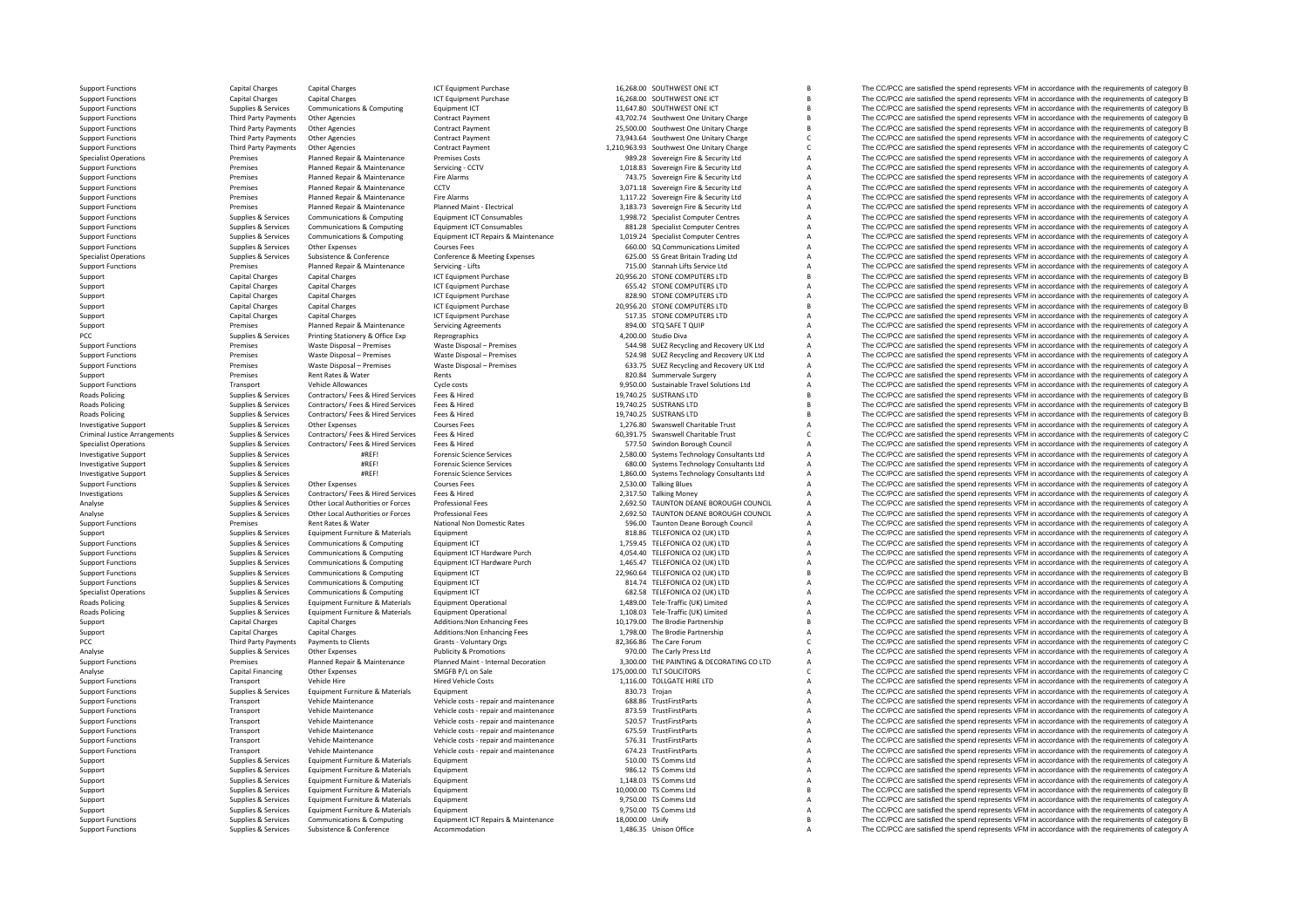PCC Third Party Payments PCC **PCC Third Party Payments Roads Policing** National Policing

Support Functions **Supplies & Services** Equipment Furniture & Materials Equipment

Equipment Cleaning & Materials **Equipment Cleaning & Materials Equipment** 675.00 W A Products (UK) LTD

Payments to Clients Crants - Voluntary Orgs S7,120.25 University Hospitals Bristol NHS FT C The CC/PCC are satisfied the spend represents VFM in accordance with the requirements of category C Support Functions Transport Vehicle Maintenance Vehicle costs - commissioning 1,258.00 Vehicle Livery Solutions Ltd A The CC/PCC are satisfied the spend represents VFM in accordance with the requirements of category A Supp Support Functions Transport Vehicle Maintenance Vehicle costs - commissioning 2,600.00 Vehicle Livery Solutions Ltd A The CC/PCC are satisfied the spend represents VFM in accordance with the requirements of category A Support Functions Transport Vehicle Maintenance Vehicle costs - commissioning 580.00 Vehicle Livery Solutions Ltd A The CC/PCC are satisfied the spend represents VFM in accordance with the requirements of category A The CC Party Payments of Clients The CC/PCC are satisfied the spend represents VFM in accordance with the requirements of category B The CC/PCC are satisfied the spend represents VFM in accordance with the requirements of categor Support Functions Supplies & Services Equipment Furniture & Materials Equipment - Consumables And a material Ltd ARMS LTD A The CC/PCC are satisfied the spend represents VFM in accordance with the requirements of category 1,999.00 Vislink International Ltd **A** The CC/PCC are satisfied the spend represents VFM in accordance with the requirements of category A<br>1.944.00 Vislink International Ltd **A** The CC/PCC are satisfied the spend represent Support Functions Supplies & Services Communications & Computing Equipment ICT 1,944.00 Vodafone 1,944.00 Vodafone A The CC/PCC are satisfied the spend represents VFM in accordance with the requirements of category A Suppl Support Functions Supplies & Services Communications & Computing Equipment ICT Support Computing Equipment ICT 16,452.65 Vodafone B The CC/PCC are satisfied the spend represents VFM in accordance with the requirements of c Support Functions Supplies & Services Communications & Computing Telephone Calls 12,449.42 Vodafone B The CC/PCC are satisfied the spend represents VFM in accordance with the requirements of category B Supplies & Services The CC/PCC are satisfied the spend represents VFM in accordance with the requirements of category A Support Functions Supplies Services Communications & Computing Telephone Calls 2,262.70 Vodafone A The CC/PCC are satisfied the spend represents VFM in accordance with the requirements of category A Support Functions A Sup The CC/PCC are satisfied the spend represents VFM in accordance with the requirements of category B Specialist Operations Supplies & Services Communications & Computing Equipment ICT 536.47 Vodafone Corporate Limited A The CC/PCC are satisfied the spend represents VFM in accordance with the requirements of category A<br>Sup Supplies & Services Communications & Computing Telephone Calls and the COMPUT of Calls 740.62 Vodafone Corporate Limited A The CC/PCC are satisfied the spend represents VFM in accordance with the requirements of category A Specialist Operations Supplies & Services Communications & Computing Telephone Calls 718.45 Vodafone Corporate Limited A The CC/PCC are satisfied the spend represents VFM in accordance with the requirements of category A S The CC/PCC are satisfied the spend represents VFM in accordance with the requirements of category  $R$ of the control of the Maintenance of the Maintenance of the CONCC are stated the spend represents VFM in accordance of Transport of the CONCC are sails and the requirements of category A and the requirements of category A Support Functions Transport Vehicle Maintenance Vehicle costs ‐ repair and maintenance 841.92 Volkswagen Group UK Ltd Parts A The CC/PCC are satisfied the spend represents VFM in accordance with the requirements of category A Support Capital Charges Capital Charges Vehicles Purchase Vehicles Purchase 19,258.00 Volkswagen Group UK Ltd Vehicles B The CC/PCC are satisfied the spend represents VFM in accordance with the requirements of category B<br>S Support Capital Charges Capital Charges Vehicles Purchase Vehicles Vehicles 14,789.84 Volkswagen Group UK Ltd Vehicles B The CC/PCC are satisfied the spend represents VFM in accordance with the requirements of category B C Support Capital Charges Capital Charges Vehicles Purchase Vehicles Purchase 15,073.73 Volkswagen Group UK Ltd Vehicles B The CC/PCC are satisfied the spend represents VFM in accordance with the requirements of category B S Support Capital Charges Capital Charges Vehicles Purchase Vehicles Purchase 14,789.84 Volkswagen Group UK Ltd Vehicles B The CC/PCC are satisfied the spend represents VFM in accordance with the requirements of category B Specialist Operations Supplies Services Contractors/ Fees & Hired Services Professional Fees Professional Fees 650.00 VR Forensics A The CC/PCC are satisfied the spend represents VFM in accordance with the requirements of A Products (UK) The CC/PCC are satisfied the spend represents VFM in accordance with the requirements of category A A Products (UK) LTD A The CC/PCC are satisfied the spend represents VFM in accordance with the requirements of category A<br>A The CC/PCC are satisfied the spend represents VFM in accordance with the requirements of category Support Capital Charges Capital Charges Vehicles Purchase Vehicles Purchase 11,959.66 Wessex Garages (Holdings) Ltd B The CC/PCC are satisfied the spend represents VFM in accordance with the requirements of category B Supp Support Functions Premises Premises (Produced Responsive Maintenance Responsive Maintenance Responsive Maintenance Responsive Maintenance Responsive Maintenance Alternal Wall or Door 1,105.00 WESSEX GLASS COLLTD A The CC/P Supscriptions Subscriptions Subscriptions and the Subscriptions and the Subscriptions and the Subscriptions and the Subscriptions and the Subscriptions and the Subscriptions and the Subscriptions and the Subscriptions and Support Functions Premises Rent Rates Rent Rates National Non Domestic Rates 1,913.00 West Somerset Council Rates/Council A The CC/PCC are satisfied the spend represents VFM in accordance with the requirements of category The CC/PCC are satisfied the spend represents VFM in accordance with the requirements of category A  $\footnotesize \begin{minipage}[c]{0.9\textwidth} \begin{minipage}[c]{0.9\textwidth} \begin{minipage}[c]{0.9\textwidth} \begin{minipage}[c]{0.9\textwidth} \begin{minipage}[c]{0.9\textwidth} \begin{minipage}[c]{0.9\textwidth} \begin{minipage}[c]{0.9\textwidth} \begin{minipage}[c]{0.9\textwidth} \begin{minipage}[c]{0.9\textwidth} \begin{minipage}[c]{0.9\textwidth} \begin{minipage}[c]{0.9\textwidth} \begin{minipage}[c]{0.9\textwidth} \begin{minipage}[c]{0.9\textwidth} \begin{minipage}[c]{$ Sunnort Functions Sunnites & Services Contractors/ Fees & Hired Services Professional Fees (Services Professional Fees 250.00 White Young & Green (WYG) A The CC/PCC are satisfied the spend represents VFM in accordance with Support Functions Transport Vehicle Maintenance Vehicle costs - repair and maintenance 544.37 WOODWAY ENGINEERING LTD A The CC/PCC are satisfied the spend represents VFM in accordance with the requirements of category A Su Transport Vehicle Workshops/Maintenance Vehicle Materials and the Materials and the Support Vehicle Materials and the Support and the Support of Company and the Support Vehicle Materials and the Support of Company A The CC National Policing Supplies & Services Contractors/ Fees & Hired Services Fees & Hired Hired Back Responses Fees & Hired A The CC/PCC are satisfied the spend represents VFM in accordance with the requirements of category A The CC/PCC are satisfied the spend represents VFM in accordance with the requirements of category A Support Supplies & Services Equipment Furniture & Materials Equipment Operational and the Service Equipment Operational and the CC/PCC are satisfied the spend represents VFM in accordance with the requirements of category Support Supplies & Services Equipment Furniture & Materials Equipment Equipment Equipment Company and the CO/PCC are satisfied the spend represents VFM in accordance with the requirements of category A The CC/PCC are satis Investigations Supplies & Services Other Expenses Legal Costs & Services 2,750.00 A The CC/PCC are satisfied the spend represents VFM in accordance with the requirements of category A Support Supplies & Services Other Expenses Legal Fees 3rd Party 2,155.00 2,155.00 A The CC/PCC are satisfied the spend represents VFM in accordance with the requirements of category A Support Support Support Services Equipment Furniture & Materials Equipment Operational 28,000.00 B The CC/PCC are satisfied the spend represents VFM in accordance with the requirements of category B Support Transport Vehicle Allowances Travel fares Travel fares 1,170.00 A The CC/PCC are satisfied the spend represents VFM in accordance with the requirements of category A<br>Support Supplies & Services Equipment Furniture Support Support Support Support Support Equipment Furniture & Materials Equipment Support Equipment Support Company and the CC/PCC are satisfied the spend represents VFM in accordance with the requirements of category A Su Support Functions Supplies & Services Other Expenses Legal Costs & Services 2003 A The CC/PCC are satisfied the spend represents VFM in accordance with the requirements of category A Costs Armoric Costs & Services Legal Co Support Support Support Other Expenses Legal Costs & Services 990.00 990.00 A The CC/PCC are satisfied the spend represents VFM in accordance with the requirements of category A Support Functions Supplies Services Other Expenses Legal Costs & Services Legal Costs Accordical Costs Costs and the COLOCOM A The CC/PCC are satisfied the spend represents VFM in accordance with the requirements of catego Support Functions Employees Support Employee Expenses Reimbursements - Medical 900.00 900.00 A The CC/PCC are satisfied the spend represents VFM in accordance with the requirements of category A Support Functions Employees Support Functions Support Functions Employees And Indirect Employee Expenses Reimbursements - Nedical 1,800.00 A The CC/PCC are satisfied the spend represents VFM in accordance with the requirements of category A Specialis Supplies & Services Subsistence & Conference Accommodation Accommodation 2,187.00 2,187.00 A The CC/PCC are satisfied the spend represents VFM in accordance with the requirements of category A<br>Supplies & Services Communica Support Support Support Support Support Support Support Communications & Computing Equipment ICT Software 730.00 A The CC/PCC are satisfied the spend represents VFM in accordance with the requirements of category A Support Support Supplies & Services Equipment Furniture & Materials Equipment Operational 670.00 670.00 A The CC/PCC are satisfied the spend represents VFM in accordance with the requirements of category A Support Support Supplies Agencies Support Other Expenses Legal Fees 3rd Party Legal Fees 3rd Party 2,743.43 2,743.43 A The CC/PCC are satisfied the spend represents VFM in accordance with the requirements of category A Sup Premises Planned Repair & Maintenance Alterations - Health & Safety 2,536.00 2,536.00 A The CC/PCC are satisfied the spend represents VFM in accordance with the requirements of category A Specialist Operations Supplies Services Communications & Computing Equipment ICT 750.00 750.00 A The CC/PCC are satisfied the spend represents VFM in accordance with the requirements of category A Supplies & Services Suppl The CC/PCC are satisfied the spend represents VFM in accordance with the requirements of category A Specialist Operations Capital Charges Capital Charges Other Plant & Foundment 3,363.64 A The CC/PCC are satisfied the spend represents VFM in accordance with the requirements of category A Support Functions Employees Functions Functions Persons Reimbursements Medical 990.00 M The CC/PCC are satisfied the spend represents VFM in accordance with the requirements of category A Support Support Support Support Support Support Equipment Furniture & Materials Equipment Support Equipment 3,660.00 A The CC/PCC are satisfied the spend represents VFM in accordance with the requirements of category A Sup Specialist Operations Trainive Course Free Vehicle costs - fuel the Specialist Operations of the COMPC are satisfied the spend represents VFM in accordance with the requirements of category A The COMPC are satisfied the sp Specialist Operations Employees Indirect Employee Expenses Training - Course Fees 3,000.00 3,000.00 A The CC/PCC are satisfied the spend represents VFM in accordance with the requirements of category A Supplements of categ Support Supplies & Services Other Expenses Legal Costs & Services 20,064.10 B The CC/PCC are satisfied the spend represents VFM in accordance with the requirements of category B Support Supplies & Services Other Expenses Payment of Claims - 3rd Party 507.60 Support A The CC/PCC are satisfied the spend represents VFM in accordance with the requirements of category A Support Support Support Support Support Supplies & Services Other Expenses Legal Fees 3rd Party 696.00 696.00 A The CC/PCC are satisfied the spend represents VFM in accordance with the requirements of category A Support Capital Charges Capital Charges Capital Charges Construction & Conversion Works 14,361.19 190.00 and the spend represents VFM in accordance with the requirements of category B<br>Support Support Support Support Suppor Supplies & Services Equipment Furniture & Materials Equipment Company A The CC/PCC are satisfied the spend represents VFM in accordance with the requirements of category A The CC/PCC are satisfied the spend represents VFM Support Functions and Employees Employee Expenses Reimbursements - Medical 1,800.00 A The CC/PCC are satisfied the spend represents VFM in accordance with the requirements of category A Support Functions and the requiremen Support Support Supplies Aservices Other Expenses Legal Costs & Services Legal Costs & Services Legal Costs & Services Support Support The CC/PCC are satisfied the spend represents VFM in accordance with the requirements o Support Functions Supplies & Services Other Expenses Legal Costs & Services Presents Costs and Development Costs and the COVID-CL are satisfied the spend represents VFM in accordance with the requirements of category A Dev Operation<br>
Operation Dogs ‐ Purchase Dogs ‐ Purchase Blannel Maint - Internal Decoration a S00.00 A The CC/PCC are satisfied the spend represents VFM in accordance with the requirements of category A<br>
Plannel Maint - Plann Support Functions Premises Planned Repair & Maintenance Planned Maint - Internal Decoration 600.00 A The CC/PCC are satisfied the spend represents VFM in accordance with the requirements of category A Support Functions Transport Vehicle Maintenance Vehicle costs - repair and maintenance and the sequirements of category A The CC/PCC are satisfied the spend represents VFM in accordance with the requirements of category A Support Supplies & Services Other Expenses Legal Fees 3rd Party 2,112.00 2,112.00 A The CC/PCC are satisfied the spend represents VFM in accordance with the requirements of category A<br>Support Support Support Support Suppor Support Supplies and Supplies and Supplies A COMPON The CC/PCC are satisfied the spend represents VFM in accordance with the requirements of category A The CC/PCC are satisfied the spend represents VFM in accordance with t Support Functions Supplies Services Other Expenses Legal Costs & Services 2001 Case 2003 A The CC/PCC are satisfied the spend represents VFM in accordance with the requirements of category A<br>Support Functions Supplies & Se The CC/PCC are satisfied the spend represents VFM in accordance with the requirements of category A